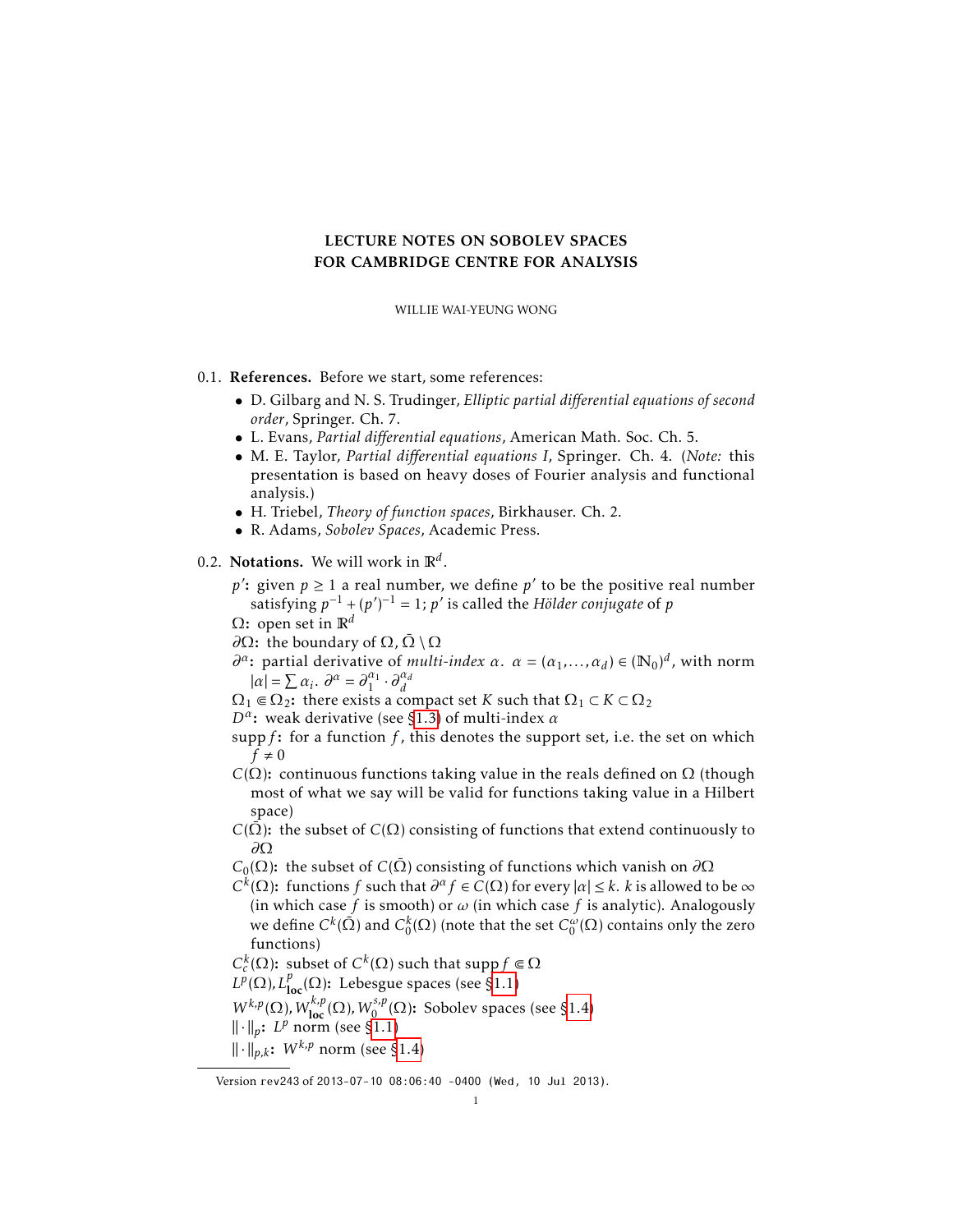### 1. Basic Definitions

In this first part Ω can be taken to be any open subset of R*<sup>d</sup>* . Throughout d*x* will be the standard Lebesgue measure. By a measurable function we'll mean a representative of an equivalence class of measurable functions which differ on  $\Omega$ in a set of measure 0. Thus sup and inf should be mentally replaced by ess sup and ess inf when appropriate.

<span id="page-1-0"></span>1.1. **Lebesgue spaces.** For ∞ >  $p$  ≥ 1,  $L^p(\Omega)$  denotes the set of *p*-integrable measurable functions, with norm

<span id="page-1-2"></span>*.*

(1) 
$$
||u||_{p;\Omega} = \left(\int_{\Omega} |u|^p dx\right)^{1/p}
$$

If *u* takes values in some normed linear space, then | · | will be the Banach space norm.

For  $p = \infty$ ,  $L^{\infty}(\Omega)$  denotes the essentially bounded functions |*u*| *.*

$$
||u||_{\infty;\Omega} = \sup_{\Omega} |u|.
$$

For  $1 ≤ p ≤ ∞$ , the spaces  $L^p(Ω)$  are Banach spaces. The space  $L^2(Ω)$  is a Hilbert space, with inner-product

(3) 
$$
\langle u, v \rangle = \langle u, v \rangle_{0; \Omega} = \int_{\Omega} uv \, dx.
$$

<span id="page-1-1"></span>If *u*, *v* take values in a Hilbert space H with norm  $\langle \cdot, \cdot \rangle_H$ , then the integrand should be replaced by  $\int \langle u, v \rangle_{\mathcal{H}} d(x)$ . In particular, if they are complex valued, Ω the integrand should be *uv*¯ .

For the sake of completeness, let me recall the definitions of Banach and Hilbert spaces. Let *V* be a linear space over R.

With the obvious substitutions, you can also do over C

A norm | · | on *V* assigns to elements of *V* nonnegative real numbers, such that for  $v, w \in V$ :

(1)  $|v| \ge 0$ , with equality iff  $v = 0$ ;

(2)  $|sv| = |s| |v|$ , for any scalar  $s \in \mathbb{R}$ ;

(3)  $|v + w| \le |v| + |w|$  (triangle ineq.)

The pair  $(V,|\cdot|)$  is called a *normed linear space*. We can define a metric on  $(V,|\cdot|)$  by  $d(v, w) = |v - w|$ .

**Exercise 1.** Check that  $d(v, w)$  is indeed a metric.

Then we can use the usual notion of convergence in metric spaces. If the normed linear space  $(V,|\cdot|)$  is complete as a metric space, that is, all Cauchy sequences converge, then we say  $(V, |\cdot|)$  is a *Banach space*. That the  $L^p$  norms are in fact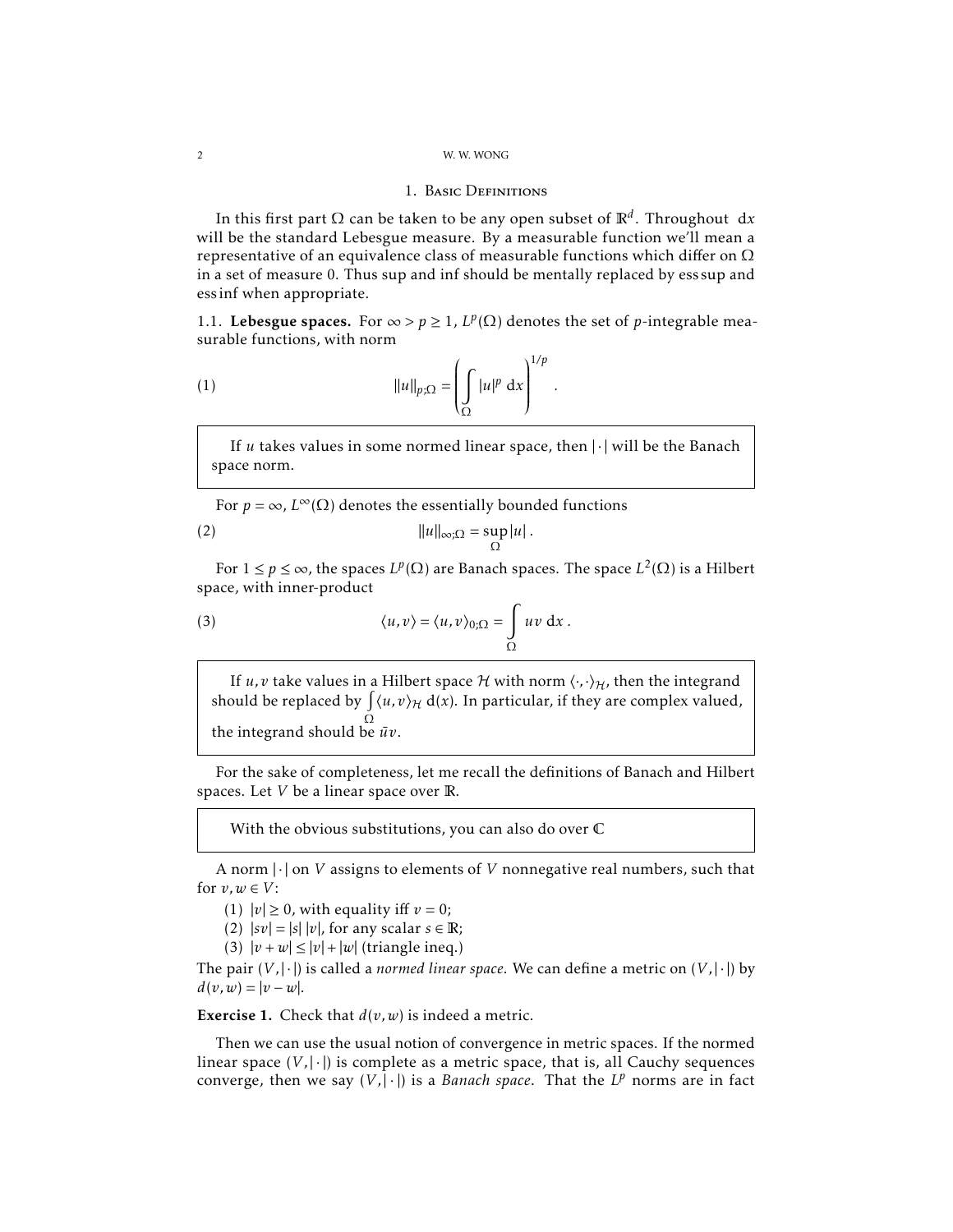norms follows easily from property of the Euclidean absolute value, and Hölder's inequality [\(6\)](#page-2-0) below.

<span id="page-2-1"></span>**Exercise 2.** Prove that  $L^p(\Omega)$  is a Banach space. That is, show that if  $u_i \in L^p(\Omega)$  are a sequence of functions satisfying  $||u_i - u_j||_{p,\Omega} \to 0$  as  $i, j \to \infty$ , then there exists  $u \in L^p(\Omega)$  such that  $u_i \to u$ .

Now let *V* be an R-linear space again. An *inner product* on *V* is a map  $V \times V \rightarrow \mathbb{R}$ denoted by  $\langle \cdot, \cdot \rangle$ *,* satisfying

- (1)  $\langle v, w \rangle = \langle w, v \rangle$ ;
- (2)  $\langle av + bw, x \rangle = a \langle v, x \rangle + b \langle w, x \rangle$  for all  $a, b \in \mathbb{R}$ ;

√

(3)  $\langle v, v \rangle \ge 0$ , with equality iff  $v = 0$ .

We call the pair  $(V, \langle \cdot, \cdot \rangle)$  an *inner product space* or *pre-Hilbert space*.

If *V* were over C, the symmetric property needs to be replaced by Hermitian, and the linearity needs to become sesquilinearity.

**Exercise 3.** Writing  $||v|| = \sqrt{\langle v, v \rangle}$  on an inner product space  $(V, \langle \cdot, \cdot \rangle)$ , show that

- $|\langle v, w \rangle| \le ||v|| \, ||w||$  (Schwarz)
- $||v + w|| \le ||v|| + ||w||$  (Triangle)
- $||v + w||^2 + ||v w||^2 = 2||v||^2 + 2||w||^2$  (Parallelogram identity)

This implies that *every inner product space is a normed linear space*.

If the induced norm is complete, we say an inner product space is a *Hilbert space*.

In some texts a Hilbert space is also required to be separable: that there exists a countable subset of vectors  $\{v_1, v_2, \ldots\}$  whose linear space is dense in *V*; this will in particular imply the Hilbert space has a countable orthonormal basis. While the spaces we encounter in this note are all, in fact, separable, we will not make this assumption.

**Exercise 4.** Check that  $(L^2(\Omega), \langle \cdot, \cdot \rangle_{0;\Omega})$  is an inner product space. Check that the inner product defined in [\(3\)](#page-1-1) indeed leads to the norm defined in [\(1\)](#page-1-2). Therefore by Exercise [2,](#page-2-1)  $L^2$  is a Hilbert space.

Recall *Young's inequality*: let *a*, *b* be positive real numbers, and  $p \ge 1$  real, then

(4) 
$$
ab \leq \frac{a^p}{p} + \frac{b^{p'}}{p'} \leq a^p + b^{p'}.
$$

The special case  $p = p' = 2$  is known as Cauchy's inequality. By replacing  $a \rightarrow \epsilon a$ and  $b \rightarrow \epsilon^{-1}b$ , we also get the interpolated version of Young's inequality

<span id="page-2-0"></span>*.*

$$
(5) \t\t\t ab \leq \epsilon^p a^p + \epsilon^{-p'} b^{p'}
$$

Using Young's inequality we can prove Hölder's inequality

(6) 
$$
\int_{\Omega} uv \, dx \leq ||u||_{p;\Omega} ||v||_{p';\Omega}
$$

when the right hand side is well defined.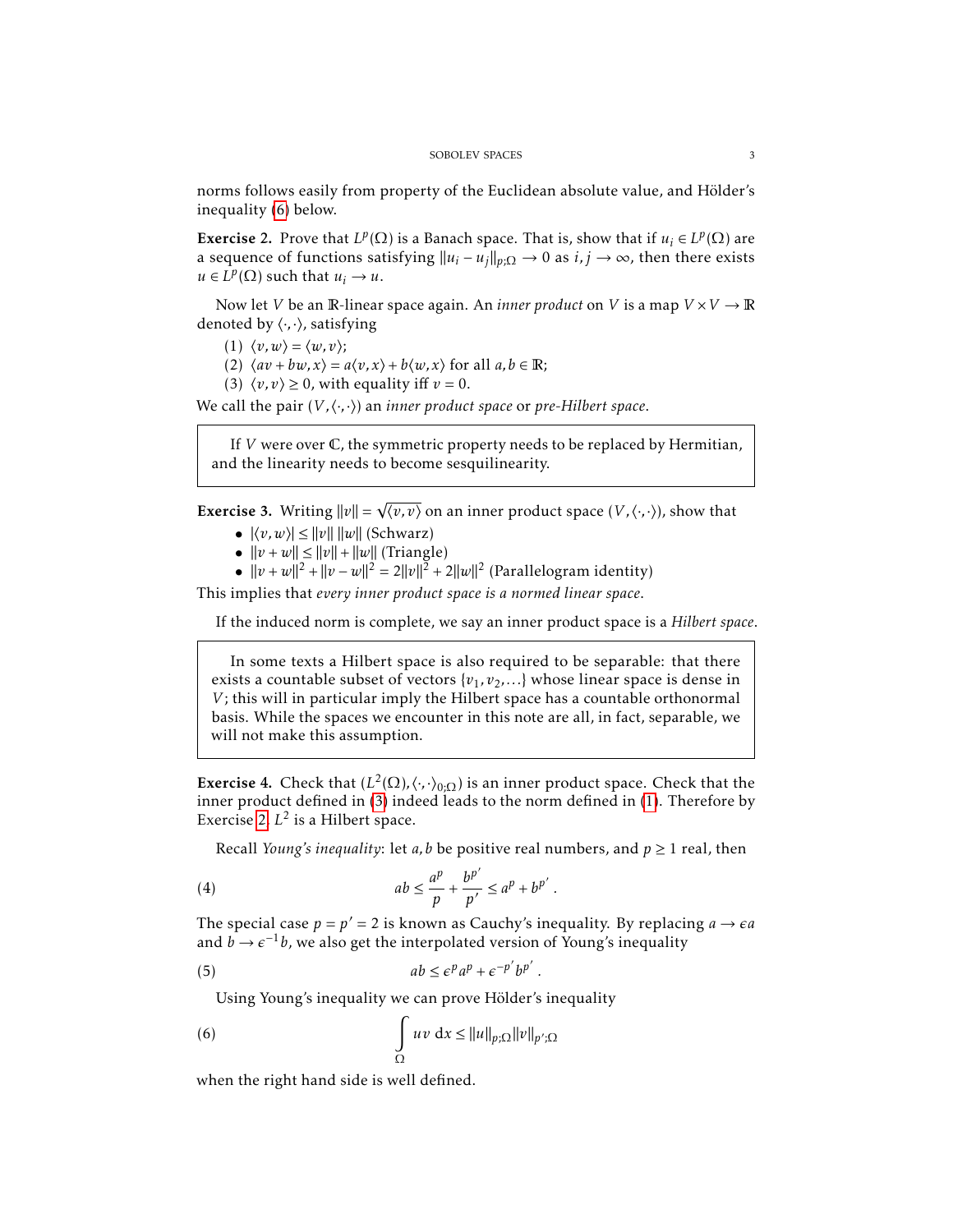*Proof.* The inequality is homogeneous in scaling of *u* and *v*. Therefore it suffices to prove for  $||u||_p = ||v||_{p'} = 1$ . Write

$$
\int_{\Omega} uv \, dx \le \int_{\Omega} |u| \, |v| \, dx \le \int_{\Omega} \frac{|u|^p}{p} + \frac{|v|^{p'}}{p'} \, dx
$$
  

$$
\le \frac{1}{p} ||u||_{p;\Omega}^p + \frac{1}{p'} ||v||_{p';\Omega}^{p'} = \frac{1}{p} + \frac{1}{p'} = 1
$$

 $\Box$ 

This homogeneous scaling trick is *very useful* in analysis of partial differential equations.

Hölder's inequality is very useful for deriving facts about the  $L^p$  spaces. First we define the *localised Lebesgue spaces*: a function *u* is said to be in  $L_{loc}^{p}(\Omega)$  if for every open set Ω' ∈ Ω, *u* ∈ *L*<sup>*p*</sup>(Ω').

Consider the functions on  $\mathbb R$  given by  $|x|^{-\alpha}$ . These functions are not in any Lebesgue spaces, because for  $p \alpha \leq 1$ , it decays too slowly at infinity, while for  $p\alpha \geq 1$ , it blows up too fast at the origin. The localised spaces allows one to distinguish divergences at the boundary of  $\Omega$ , and singularities in the interior of Ω. Also note that the local Lebesgue spaces are not normed spaces.

<span id="page-3-0"></span>**Proposition 1.** *(1)*  $L^q(\Omega) \subset L^p(\Omega)$  *if*  $q \geq p$  *and*  $|\Omega| < \infty$ ; *(2)*  $L^p(\Omega) \cap L^q(\Omega) \subset L^r(\Omega)$  *if*  $p \leq r \leq q$ .

Note that point (1) in particular implies that  $L^q_{\text{loc}}(\Omega) \subset L^p_{\text{loc}}(\Omega)$  for  $p < q$  and any Ω.

*Proof.* What we will prove are slightly stronger, quantitative versions of the above statements. For the first claim, let  $\chi_{\Omega}$  be the characteristic function of  $\Omega$ , i.e.  $\chi_{\Omega}(x) = 1$  if  $x \in \Omega$  and 0 otherwise. Let  $u \in L^q(\Omega)$ . Observe

$$
||u||_{p;\Omega}^p = \int_{\Omega} |u|^p \, \mathrm{d}x = \int_{\Omega} \chi_{\Omega} |u|^p \, \mathrm{d}x
$$
  
(by Hölder)  $\leq ||\chi_{\Omega}||_{1/(1-\frac{p}{q});\Omega} ||u^p||_{q/p;\Omega}$   

$$
= |\Omega|^{1-\frac{p}{q}} ||u||_{q;\Omega}^p
$$

and so we have

(7)  $\|u\|_{p;\Omega} \leq |\Omega|^{\frac{1}{p}-\frac{1}{q}} \|u\|_{q;\Omega}$ 

which proves the claim. For the second statement, we write

$$
||u||_{r;\Omega}^r = \int_{\Omega} |u|^{\lambda r} |u|^{(1-\lambda)r} dx = ||u^{\lambda r}||_{p/(\lambda r);\Omega} ||u^{(1-\lambda)r}||_{q/(1-\lambda)r;\Omega}
$$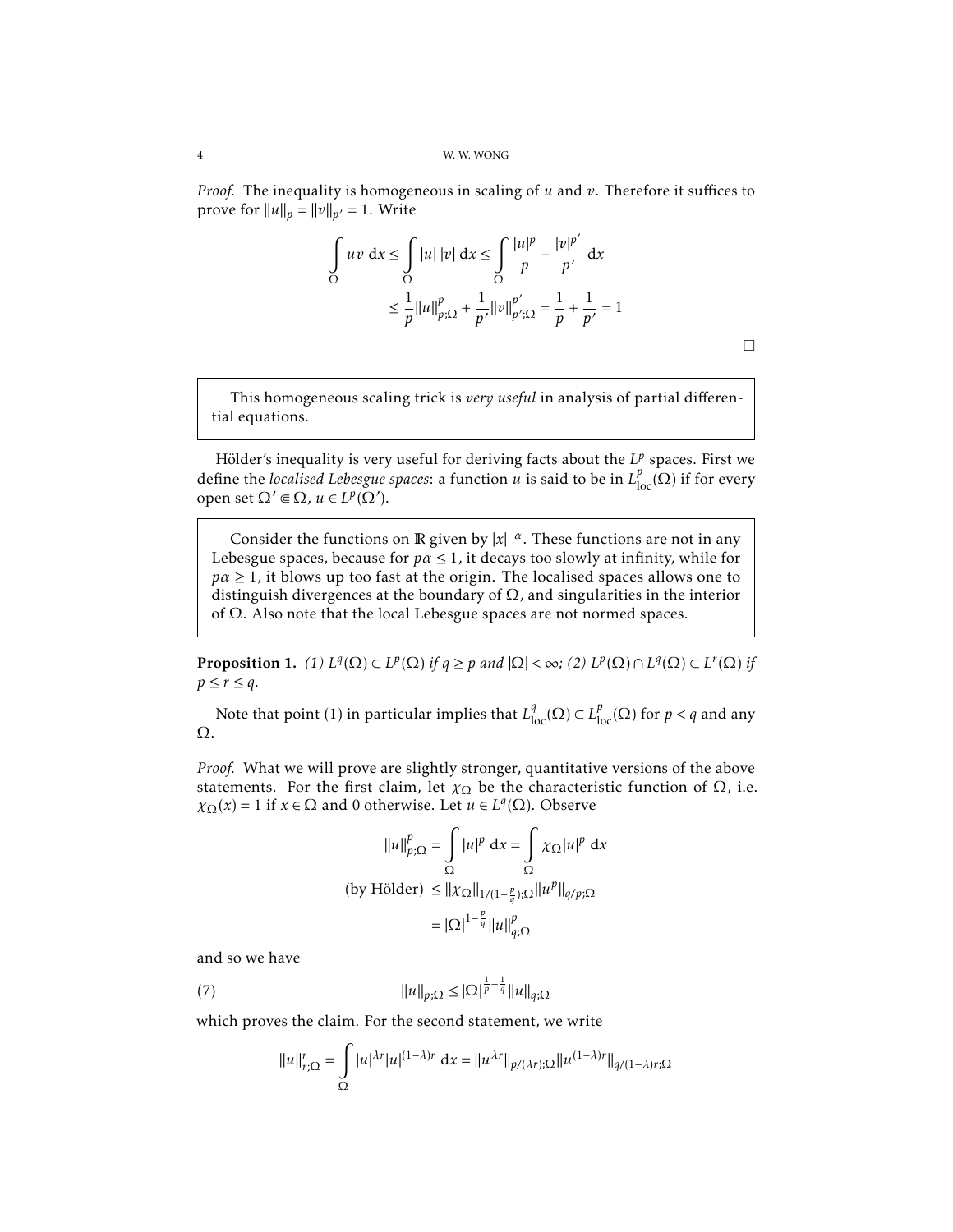for  $0 \le \lambda \le 1$  and  $\frac{1}{r} = \frac{\lambda}{p} + \frac{1-\lambda}{q}$ . Noting that if  $p \le r \le q$ , one can always find such a  $\lambda$ , we have

(8) 
$$
||u||_{r;\Omega} \le ||u||_{p;\Omega}^{\lambda} ||u||_{q;\Omega}^{1-\lambda}
$$

and proving the claim.

The first property above tells us that, after *localising*, higher *L <sup>p</sup>* norms control lower ones, and in particular, higher  $L^p$  norms have *more regularity*, or that they are *less singular*. The second property tells us that one can *harmonically* interpolate between higher and lower  $L^p$  spaces to get something in between.

<span id="page-4-0"></span>*Remark* 2. The Hölder inequality can be iterated to obtain that, if  $\sum_{n=1}^{m}$  $\sum_{i=1}^{m} (p_i)^{-1} = 1$ , then

$$
\int_{\Omega} f_1 f_2 \cdots f_m \, \mathrm{d}x \le \prod_{i=1}^m \|f_i\|_{p_i; \Omega}
$$

The localisation above can be interpreted as a cut-off by the characteristic function  $\chi_{\Omega}$ . There are other ways to achieve localisation; a very useful one is to use *polynomial weights*.

**Exercise 5.** Let  $L_s^p(\mathbb{R}^d)$  denote the Lebesgue space with *s* weight: that is,  $f \in L_s^p(\mathbb{R}^d)$ iff  $\int |f(x)|^p (1 + |x|^s)^p dx < \infty$ . Show that  $L_s^q(\mathbb{R}^d)$  embeds continuously into  $L^p(\mathbb{R}^d)$ if and only if  $q > p$  and  $s > \frac{1}{p} - \frac{1}{q}$ . (Hint:  $\Leftarrow$  follows from judicious application of Hölder inequality;  $\Rightarrow$  follows by considering functions of the form  $|x|^{-t}(1+|x|^r)^{-1}$ .)

Hölder's inequality can also be used to obtain the following useful inequality.

Lemma 3 (Minkowski's inequality). *Let u*(*x,y*) *be a measurable function defined on*  $\mathbb{R}^{d_1} \times \mathbb{R}^{d_2}$ , where  $x \in \mathbb{R}^{d_1}$  and  $y \in \mathbb{R}^{d_2}$ . Then provided both sides of the inequality are *finite, we have, for*  $1 \le q \le p < \infty$ *,* 

$$
(9) \qquad \left(\int\limits_{\mathbb{R}^{d_2}}\left(\int\limits_{\mathbb{R}^{d_1}}|u(x,y)|^q\ dx\right)^{p/q}\ dy\right)^{1/p}\leq\left(\int\limits_{\mathbb{R}^{d_1}}\left(\int\limits_{\mathbb{R}^{d_2}}|u(x,y)|^p\ dy\right)^{q/p}\ dx\right)^{1/q}\ .
$$

*Remark* 4*.* Note that the " $p = \infty$ " case in the above inequality is trivially true.

*Proof.* Note that by replacing *u* by  $|u|^q$ , it suffices to prove the inequality for  $q = 1$ . The case  $p = q = 1$  is then just Fubini's theorem. For  $p > 1$ , let

$$
S(y) := \int_{\mathbb{R}^{d_1}} |u(x, y)| \, \mathrm{d}x
$$

we re-write

$$
S(y)^p = \int_{\mathbb{R}^{d_1}} |u(z, y)| \, dz S(y)^{p-1} .
$$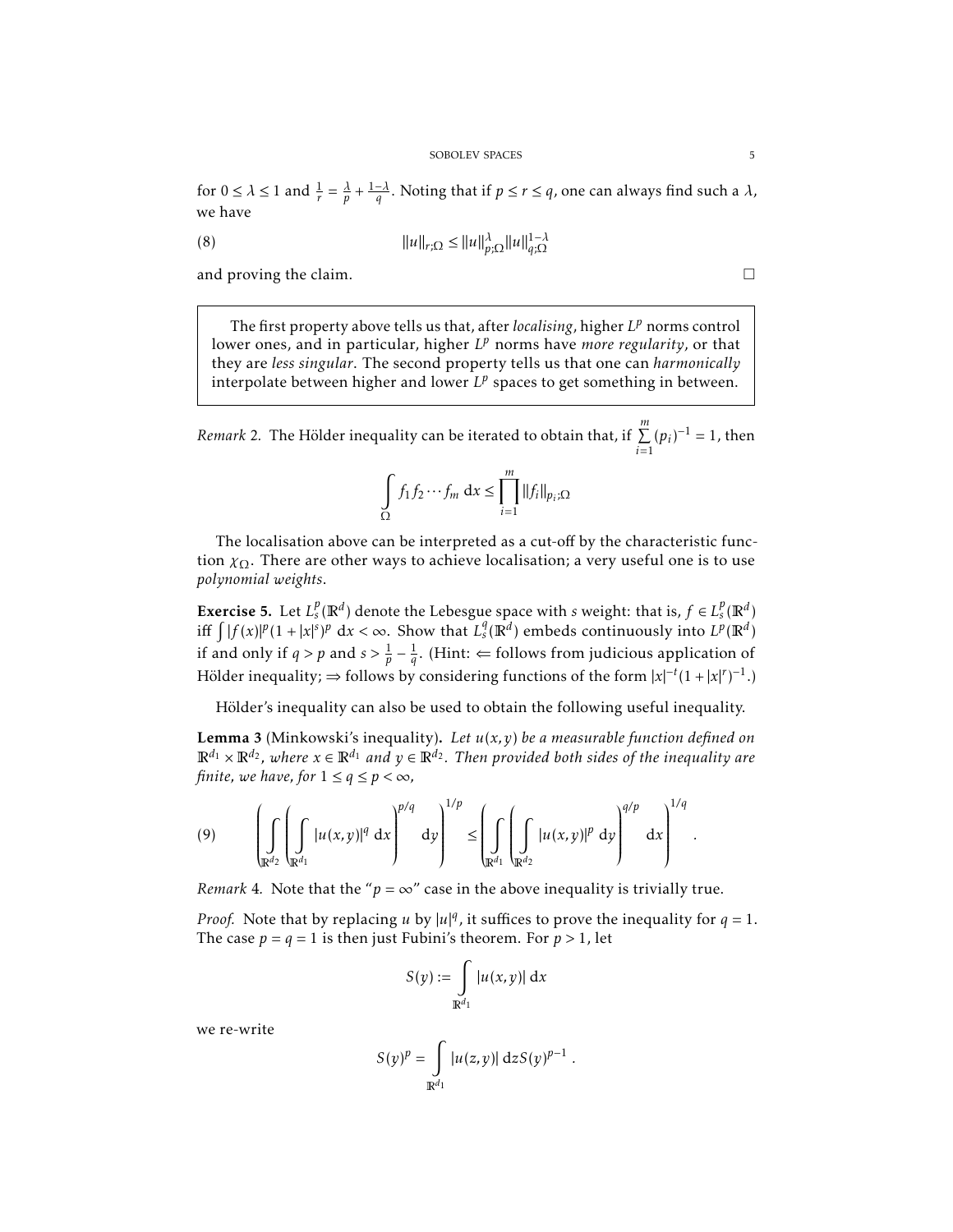In this notation,

$$
\int_{\mathbb{R}^{d_2}} S(y)^p \, dy = \int_{\mathbb{R}^{d_2}} \int_{\mathbb{R}^{d_1}} |u(z, y)| \, dz S(y)^{p-1} \, dy
$$
\n(Fubini) = 
$$
\int_{\mathbb{R}^{d_1}} \int_{\mathbb{R}^{d_2}} |u(z, y)| S(y)^{p-1} \, dy \, dz
$$
\n(Hölder) = 
$$
\int_{\mathbb{R}^{d_1}} \left( \int_{\mathbb{R}^{d_2}} |u(z, y)|^p \, dy \right)^{1/p} \, dz \cdot \left( \int_{\mathbb{R}^{d_2}} S(w)^{(p-1)p'} \, dw \right)^{1/p'}
$$

Now,  $(p-1)p' = p$  by definition. So we have that, dividint both sides by a suitable factor of  $\int S(w)^p dw$ , that

$$
\left(\int\limits_{\mathbb{R}^{d_2}} S(y)^p dy\right)^{1-1/p'} \leq \int\limits_{\mathbb{R}^{d_1}} \left(\int\limits_{\mathbb{R}^{d_2}} |u(z,y)|^p dy\right)^{1/p} dz
$$

*.*

 $\Box$  precisely as claimed.  $\Box$ 

1.2. Friedrichs mollifiers, regularisation. Now we discuss a systematic way to approximate L<sup>p</sup> functions by smooth ones, due to K. O. Friedrichs.

Definition 5. A Friedrichs *mollifier*, or an *approximation to the identity*, is a nonnegative function *ψ* in *C* ∞  $c^{\infty}(B)$  (where *B* = *B*<sub>1</sub>(0) is the ball of radius 1 about the origin in  $\mathbb{R}^d$ ) satisfying the condition that  $\int \psi \, dx = 1$ . R*d*

A standard example of a mollifier is the function

<span id="page-5-0"></span>
$$
\psi(x) = \begin{cases} c \exp\left(\frac{1}{|x|^2 - 1}\right) & |x| \le 1 \\ 0 & |x| \ge 1 \end{cases}
$$

with *c* chosen so that the total integral of *ψ* is 1.

Now consider the expression for *δ >* 0 defined by convolution

(10) 
$$
u_{\delta}(x) = \frac{1}{\delta^d} \int\limits_{B_{\delta}(x)} \psi(\frac{x-y}{\delta}) u(y) \, dy.
$$

The right hand side of [\(10\)](#page-5-0) is well-defined if *u* is defined, and integrable, on  $B_\delta(x)$ . We can treat it as a sort of weighted average over the small ball. Now, suppose  $u \in L^p(\Omega)$ . By Proposition [1,](#page-3-0)  $u \in L^1_{loc}(\Omega)$ . So for  $\delta > 0$ , as long as  $dist(x, \partial \Omega) > \delta$ ,  $u_{\delta}(x)$  is well-defined. Furthermore, using the property of the convolution, we see that for any  $\Omega' \subseteq \Omega$  with  $dist(\Omega', \partial \Omega) > \delta$ , we have  $u_{\delta} \in C^{\infty}(\Omega')$ . Also if  $u \in L^p(\mathbb{R}^d)$ has compact support on  $\mathbb{R}^d$ , then  $u_\delta \in C_c^\infty$  $c^{\infty}(\mathbb{R}^d)$ .

**Exercise 6.** Verify that for  $u \in L^p(\mathbb{R}^d)$ ,  $u_\delta$  is also *p*-integrable. (Hint: by using Tonelli's theorem, it reduces to checking measurability of  $u(x - y)$  on  $\mathbb{R}^d \times \mathbb{R}^d$ .)

The importance of the mollifier is not just that it smooths out a function, but that it also approximates it as  $\delta \to 0$ . Heuristically, as  $\delta \to 0$  the expression  $\delta^{-d}\psi(x/\delta)$ approaches the Dirac delta function, and so  $u_\delta \to u$ . To make it precise: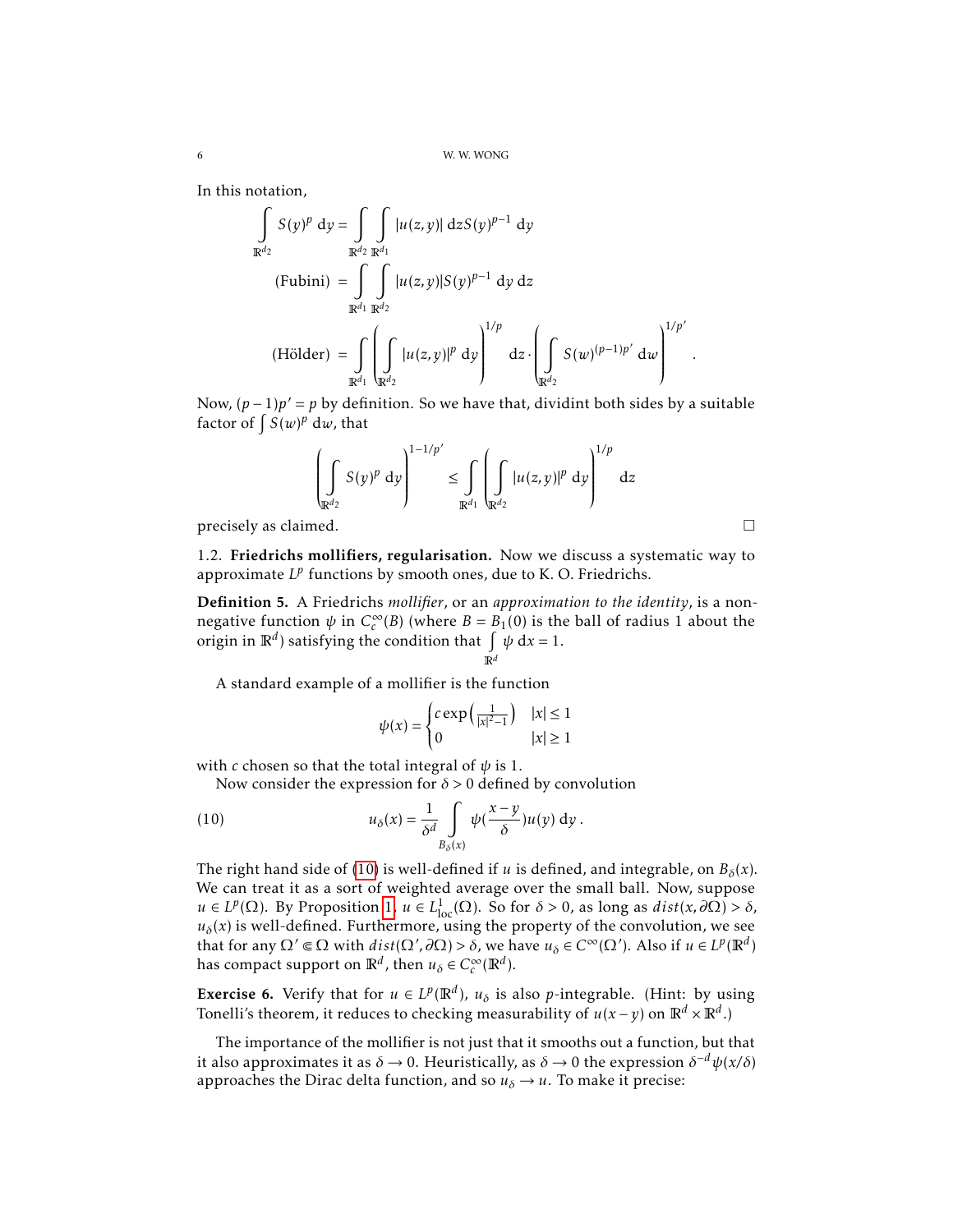<span id="page-6-1"></span>**Lemma 6.** *For*  $u \in L^p(\Omega)$ ,  $p < \infty$ , then  $u_\delta \to u$  in  $L^p(\Omega)$  as  $\delta \to 0$ .

*Proof.* In the case where  $\Omega \neq \mathbb{R}^d$ , we extend *u* trivially by setting  $u = 0$  outside  $\Omega$ . Then  $u \in L^p(\mathbb{R}^d)$ . Since  $||u_\delta - u||_{p;\Omega} \le ||u_\delta - u||_{p;\mathbb{R}^d}$ , it suffices to show the convergence for  $\Omega = \mathbb{R}^d$ .

$$
||u_{\delta} - u||_{p} = \left(\int \left| \int (u(x - \delta y) - u(x))\psi(y) \, dy \right|^{p} dx\right)^{1/p}
$$
  
(Minkowski's inequality) 
$$
\leq \int \psi(y) \left(\int |u(x - \delta y) - u(x)|^{p} dx\right)^{1/p} dy
$$
  
(Hölder) 
$$
\leq \sup_{|y| \leq \delta} ||u(\cdot - y) - u||_{p}
$$

That the right hand side of the last inequality  $\setminus$  0 as  $\delta \to 0$  can be checked by using the fact that the continuous functions with compact support are dense in  $L^p$ for any  $1 \le p < \infty$ .

As a corollary, we have that the smooth functions are dense inside  $L^p(\Omega)$ .

**Exercise** 7. Find a counterexample to Lemma [6](#page-6-1) in the case  $p = \infty$ .

<span id="page-6-0"></span>1.3. Weak derivatives. First recall the formula for integrating by parts. Let  $u \in$  $C^{|\alpha|}(\Omega)$ , and  $\phi \in C_0^{|\alpha|}$  $\binom{|\mathcal{U}|}{0}$ , then we have

$$
\int_{\Omega} (\partial^{\alpha} u) \phi \, dx = (-1)^{|\alpha|} \int_{\Omega} u (\partial^{\alpha} \phi) \, dx.
$$

Using this formula we can define a generalised notion of derivatives.

**Definition 7.** Let *u* be locally integrable in  $\Omega$ . Then a locally integrable function *v* is said to be the  $\alpha^{\text{th}}$  *weak derivative* of *u*, written  $v = D^{\alpha}u$ , if for every function  $\phi \in C_0^{|\alpha|}$  $\int_0^{\mu_l}$ ( $\Omega$ ), we have

(11) 
$$
\int_{\Omega} v \phi \ dx = (-1)^{|\alpha|} \int_{\Omega} u (\partial^{\alpha} \phi) \ dx.
$$

Note that when the weak derivative  $D^{\alpha}u$  exists, it is defined only up to a set of measure zero. So any point-wise statements to be made about  $D^{\alpha}u$  is understood to only hold almost surely.

Definition 8. A locally integrable function *u* is said to be *k-times weakly differentiable* if for all  $|\alpha| \leq k$ , the weak derivative  $D^{\alpha}u$  exists.

Observe that a  $C^k$  function is automatically  $k$ -times weakly differentiable, the classical derivatives being representatives of the equivalence class of weak derivatives.

**Exercise 8.** (Derivatives and mollifiers commute.) Let  $u \in L^1_{loc}(\Omega)$ , and assume *D<sup>α</sup>u* exists. Prove that for *x* ∈ Ω and *δ* > 0 such that *dist*(*x*, ∂Ω) > *δ*, we have

(12) 
$$
\partial^{\alpha} u_{\delta}(x) = (D^{\alpha} u)_{\delta}(x) .
$$

**Exercise 9.** (Approximation theorem for weak derivatives.) Let  $u, v \in L^1_{loc}(\Omega)$ , then  $v = D^{\alpha}u$  if and only if ∃ a sequence  $(u_m)$  of  $C^{\infty}(\Omega)$  functions such that  $u_m \to u$  and  $\partial^{\alpha} u_m \to v$  in  $L^1_{loc}(\Omega)$ .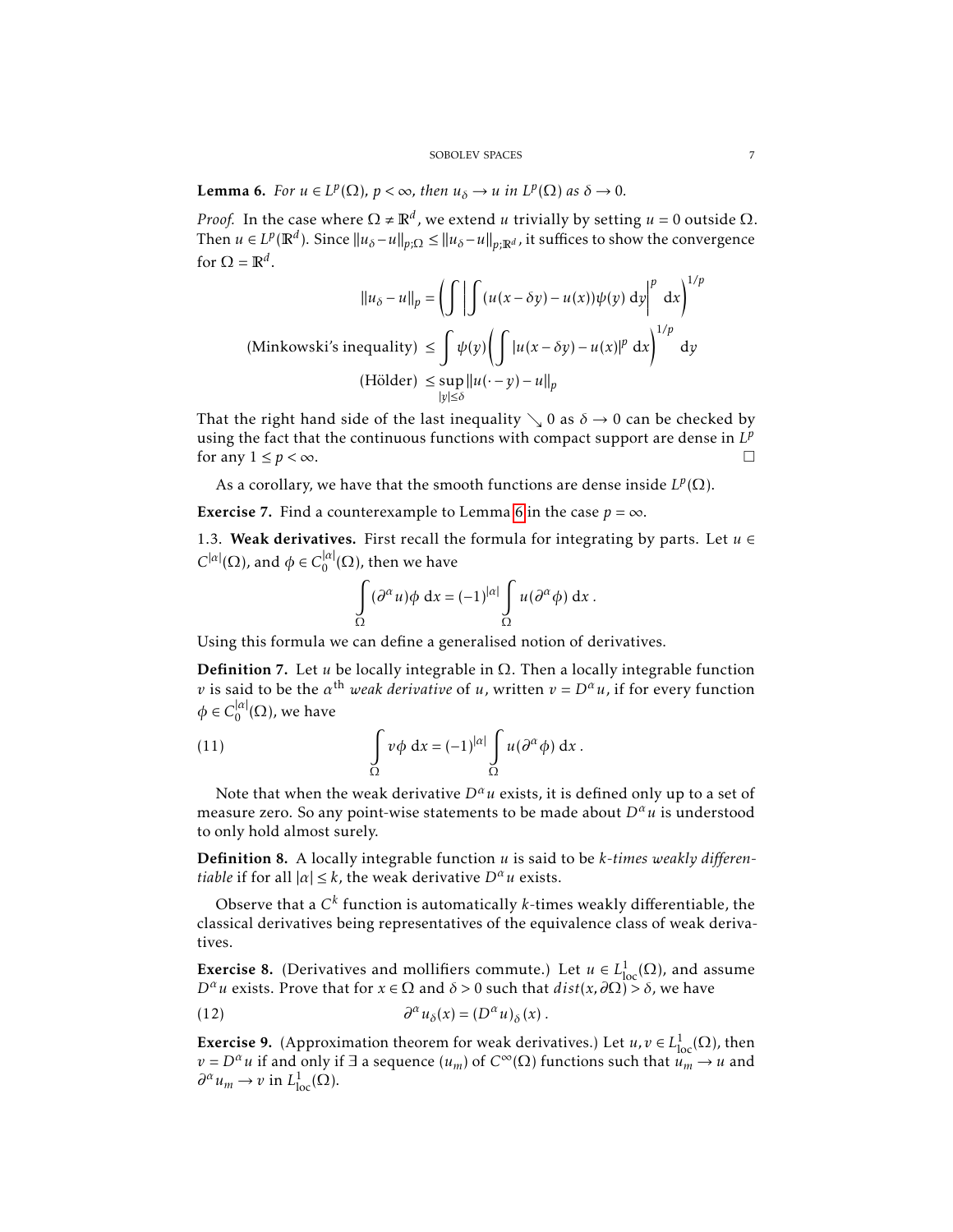By the approximate theorem, most of classical differential calculus can be reproduced for weak derivatives. For example, the product rule

$$
D(uv) = (Du)v + u(Dv)
$$

holds for every pair of weakly differentiable functions *u, v* as long as *uv* and  $(Du)v + u(Dv)$  are both  $L^1_{loc}$ . Similarly, the chain rule holds: let  $u \in L^1_{loc}(\Omega)$  be weakly differentiable, let  $y = y(x)$  be a  $C^1$  coordinate change  $\Omega' \to \Omega$ , and let *f* ∈ *C*<sup>1</sup>(**R**) with *f*' bounded. Then (1) the function *v* = *u* ◦ *y* is weakly differentiable on Ω', with *Dv* = *Du*  $\frac{\partial y}{\partial x}$ ; (2) the function *f* ∘ *u* is weakly differentiable on Ω, with  $D(f \circ u) = f'(u)Du$ . For more details on the differential calculus, please refer to Evans or Gilbarg-Trudinger.

### <span id="page-7-0"></span>1.4. Sobolev spaces. We begin straight with the definition.

<span id="page-7-2"></span>**Definition 9.** The notation  $W^{k,p}(\Omega)$  is the *Sobolev space* of differentiability *k* and integrability *p*. It consists of functions *u* which are *k*-weakly differentiable, such that  $D^{\alpha}u \in L^p(\Omega)$  for all  $|\alpha| \leq k$ .

<span id="page-7-1"></span>The Sobolev spaces  $W^{k,p}(\Omega)$  are Banach spaces with the norm

(13) 
$$
||u||_{p,k;\Omega} = \left(\int_{\Omega} \sum_{|\alpha| \leq k} |D^{\alpha} u|^p dx\right)^{1/p}.
$$

Observe that the space  $W^{0,p}(\Omega)$  is just  $L^p(\Omega)$ . In the case that  $p = 2$ , we also introduce the notation  $H^k(\Omega) = W^{k,2}(\Omega)$ . These  $L^2$ -Sobolev spaces are Hilbert spaces under the inner product

(14) 
$$
\langle u, v \rangle_k = \int_{\Omega} \sum_{|\alpha| \leq k} D^{\alpha} u D^{\alpha} v \, dx.
$$

These *L* <sup>2</sup> Sobolev spaces will be used heavily in Mihalis' class; one particular reason is that Hilbert space techniques are very powerful in demonstrating existence of solutions to partial differential equations, another is that for hyperbolic PDEs, *L* 2 -based spaces are the only ones in which we can do inductive arguments.

The localised versions of these spaces are defined analogously to the case of Lebesgue spaces. There are two more variants of the Sobolev spaces that are commonly used.

Definition 10. The spaces *W*˚ *k,p*(Ω) (similarly *H*˚ *<sup>k</sup>* (Ω)) are the *homogeneous Sobolev spaces*. They consist of *k*-times weakly differentiable functions *u* such that  $D^{\alpha}u \in$  $\hat{L}^p(\Omega)$  for  $|\alpha| = k$ .

<span id="page-7-3"></span>**Definition 11.** The spaces  $W_0^{k,p}$  $\mathcal{H}_0^{k,p}(\Omega)$  (similarly  $H_0^k(\Omega)$ ) are the closure of  $C_0^k(\Omega)$ under the Sobolev norm [\(13\)](#page-7-1).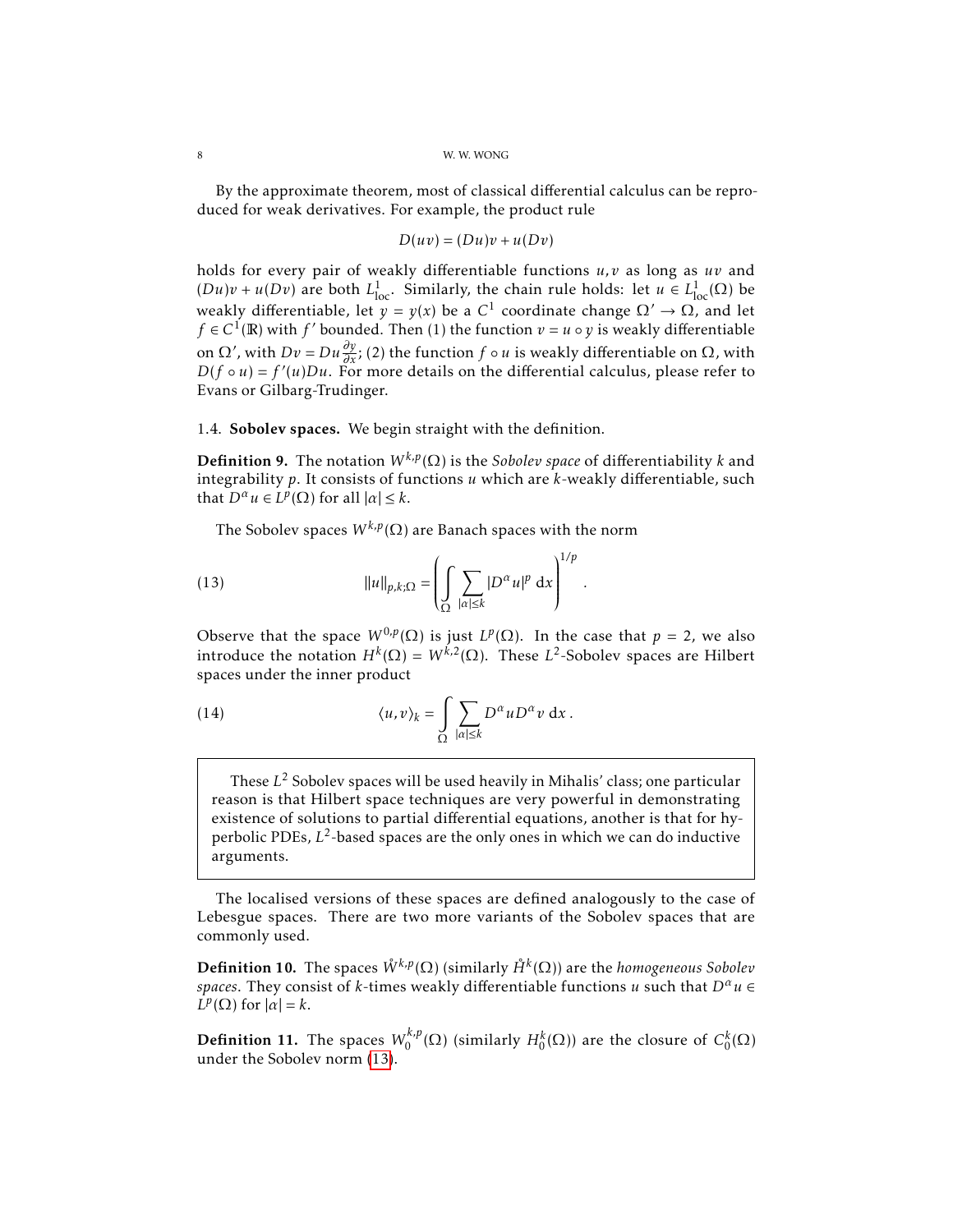The  $\ddot{W}^{k,p}$  spaces are not Banach spaces; the defining condition does not give a norm, it merely gives a semi-norm. For example, two functions in  $\mathsf{C}^k$  that differ by a constant are the "same size" under this semi-norm. We can "mod out" this ambiguity by requiring that the representatives we consider has mean 0 over Ω, as long as |Ω| *<* ∞.

A common reason to consider the homogeneous Sobolev spaces is that, if the domain  $\Omega = \mathbb{R}^d$ , it has nice scaling properties. See [§2.6.](#page-21-0)

*Remark* 12. The  $W^{k,p}$  and  $W^{k,p}_0$  $\int_0^{R,p}$  spaces are generally not equal, except when  $\Omega = \mathbb{R}^d$ .

Using the approximation theorem for weak derivatives and the commutation relation, we see immediately that for  $u \in W^{k,p}(\Omega)$ , the mollified  $\partial^{\alpha} u_{\delta} \to D^{\alpha} u$  as  $δ → 0$  in  $L^p_{loc}(\Omega)$ . Here we derive a global approximation.

<span id="page-8-0"></span>**Theorem 13.** *The subspace*  $C^{\infty}(\Omega) \cap W^{k,p}(\Omega)$  *is dense in*  $W^{k,p}(\Omega)$ *, for*  $p < \infty$ *.* 

*Proof.* Let  $\Omega_i$  be an approximation of  $\Omega$  by compactly included subsets; that is,  $\Omega_i \in \Omega_{i+1}$ ,  $\cup_i \Omega_i = \Omega$ , and  $\Omega_j = \emptyset$  for  $j \le 0$ . Let  $\eta_j$  be a partition of unity subordinate to the covering  $\{\Omega_{j+1} \setminus \Omega_{j-1}\}$ . For  $u \in W^{k,p}(\Omega)$ , and for any  $\epsilon > 0$ , using the result mentioned before the statement of the theorem, we can choose a sequence of  $\delta$ <sup>*j*</sup> such that the following are satisfied:

$$
\delta_j < dist(\Omega_{j+1}, \partial \Omega_{j+3})
$$
\n
$$
\left\| (\eta_j u)_{\delta_j} - \eta_j u \right\|_{p,k;\Omega} \le \frac{\epsilon}{2^{j+1}}
$$

Let  $v = \sum (\eta_j u)_{\delta_j}$ . By the definition of partition of unity, and the first condition above, we have that at each  $x \in \Omega$ , only finitely many terms in the infinite sum is non-zero. So *v* ∈  $C^{\infty}(\Omega)$  by construction. Furthermore, using the triangle inequality

$$
||u - v||_{p,k;\Omega} \le \sum \left\| (\eta_j u)_{\delta_j} - \eta_j u \right\|_{p,k;\Omega} \le \epsilon
$$

and we obtain the approximation.

In view of the Density Theorem [13,](#page-8-0) Definitions [9](#page-7-2) and [11](#page-7-3) can be re-written to have the Sobolev spaces defined as the completion of *C*<sup>∞</sup>(Ω) and *C*<sup>∞</sup> *c* (Ω) respectively in the  $W^{k,p}(\Omega)$  norm. Note that in the case  $\Omega = \mathbb{R}^d$ , the spaces  $W^{k,p}$  and  $W^{k,p}_0$  $\int_0^{t_{\gamma}p}$  coïncide, and thus  $C_c^{\infty}$  $\int_c^{\infty} (\mathbb{R}^d)$  is dense also in  $W^{k,p}(\Omega)$ .

1.5. Difference quotients. The classical partial derivative is defined, for a smooth function *u*, as

$$
\partial_i u(x) = \lim_{h \to 0} \frac{u(x + he_i) - u(x)}{h}
$$

*.*

For considering weak derivatives, we use a similar idea called *difference quotients*.

Definition 14. Given a unit vector *v* and some measurable function *u*, the *htranslate of u in the direction of*  $v$  *is denoted as*  $\tau_v^h u$ *, and is defined by* 

$$
\tau_v^h u(x) = u(x + vh).
$$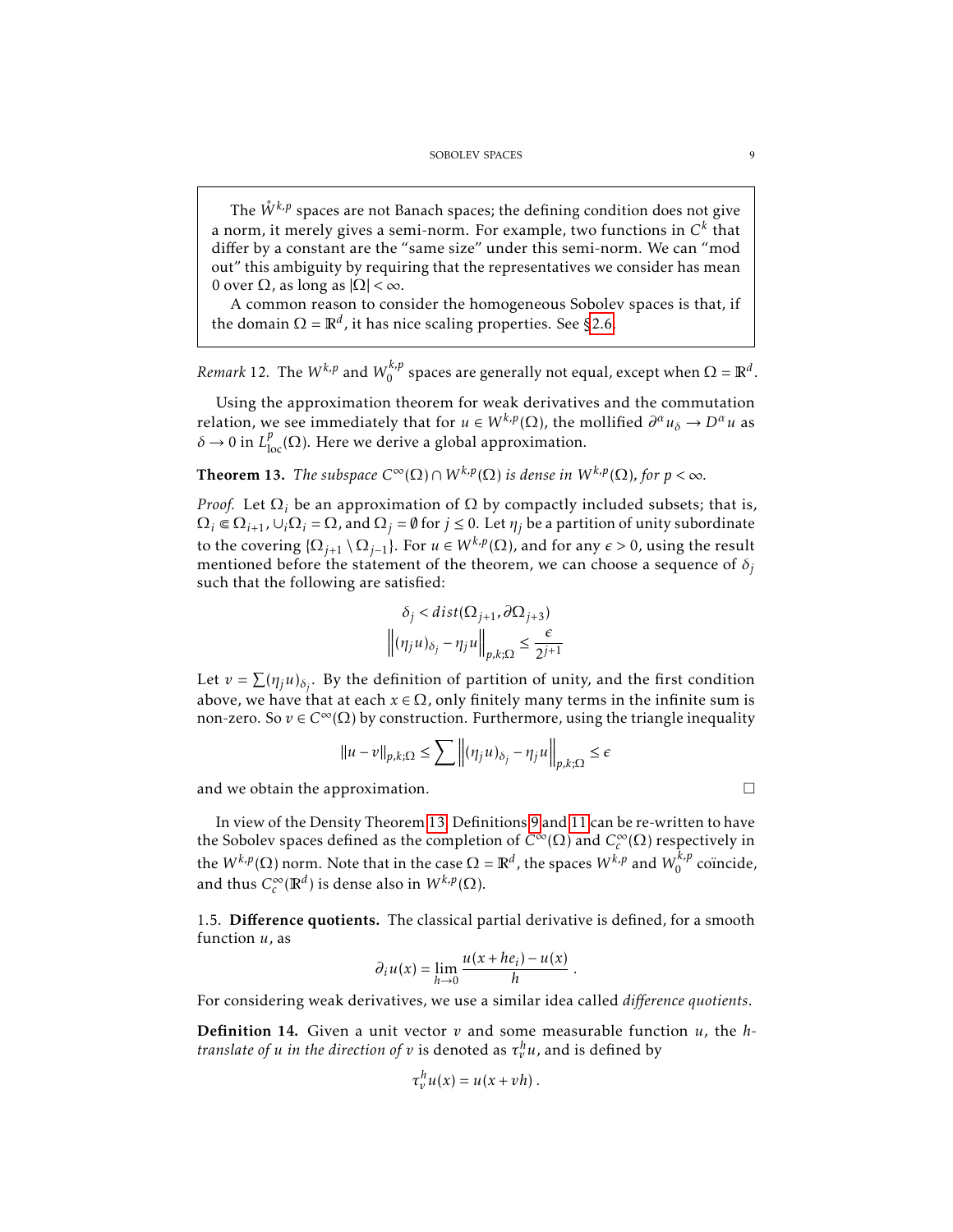Definition 15. For a measurable function *u*, the *difference quotient of u in the coordinate direction*  $e_i$  *of length*  $h \neq 0$  is the measurable function denoted by  $\Delta_i^h u$  and defined by

$$
\Delta_i^h u = \frac{\tau_{e_i}^h u - u}{h}
$$

*.*

**Exercise 10.** Derive the product rule for  $\Delta_i^h$ .

The key point of this construction, unlike that of the weak derivative, is that for an arbitrary locally integrable *u*,  $\Delta_i^h u$  always exists and is locally integrable, whereas  $D_i u$  may not be defined. The two notions, however, are intimately connected.

<span id="page-9-0"></span>**Proposition 16.** Let  $u \in W^{1,p}(\Omega)$ . Then  $\Delta^h u \in L^p(\Omega')$  for any  $\Omega' \Subset \Omega$  with  $|h| <$  $dist(\Omega',\partial\Omega)$ *. That is,* 

$$
\|\Delta^h u\|_{p;\Omega'} \le \|Du\|_{p;\Omega} .
$$

*Proof.* By a density argument, if suffices to prove the inequality for  $u \in C^1(\Omega)$ , since it is clear that  $\Delta^h u_\delta = (\Delta^h u)_\delta$ . Notice that the restriction to Ω' is so that the difference quotient is well-defined.

For continuously differentiable functions, the difference quotient can be written as

$$
\Delta_i^h u(x) = \frac{1}{h} \int_0^h \partial_i u(x + te_i) dt.
$$

Now using the first part of Proposition [1,](#page-3-0) we have

$$
|\Delta_i^h u(x)| \leq \frac{1}{h} \int_0^h |\partial_i u(x + te_i) dt \leq \frac{1}{h^{1/p}} \left( \int_0^h |\partial_i u(x + te_i)|^p dt \right)^{1/p}.
$$

So integrating in  $L^p(\Omega')$  we have

$$
\|\Delta_i^h u\|_{p;\Omega'}^p \leq \frac{1}{h} \int_0^h \|\tau_{e_i}^t \partial_i u\|_{p;\Omega'}^p \, \mathrm{d}t \leq \frac{1}{h} \int_0^h \, \mathrm{d}t \|\partial_i u\|_{p;\Omega}^p
$$

and the desired inequality follows.

The implication is also allowed to run the other way.

**Proposition 17.** Let  $u \in L^p(\Omega)$  for  $1 < p < \infty$ . If there exists some constant K such *that for all*  $\Omega' \subseteq \Omega$  *and*  $0 < h < \hat{dist}(\Omega', \partial \Omega)$ , we have  $||\Delta^h u||_{p;\Omega'} \leq K$ , then *u is weakly differentiable and*  $||Du||_{p;\Omega} \leq K$ *.* 

*Proof.* Let  $h_m \searrow 0$  be an arbitrary decreasing sequence, and  $\Omega_m \nearrow \Omega$  such that  $dist(\Omega_m, \partial \Omega) > h$ . Then since  $\|\Delta^{h_m} u\|_{p;\Omega_m} \leq K$ , we have that for each direction  $e_i$ there exists  $v_i \in L^p(\Omega)$  such that the weak convergence

$$
\Delta_i^{h_m} u \rightharpoonup v_i
$$

in  $L^p(\Omega')$  holds for all  $\Omega' \Subset \Omega$ , with  $\|v_i\|_{p;\Omega} \leq K$ . In particular, this implies that for any  $\phi \in C_c^1(\Omega)$ ,

$$
\int_{\Omega} \phi \Delta_i^{h_m} u \, dx \to \int_{\Omega} \phi v_i \, dx \, .
$$

$$
\Box
$$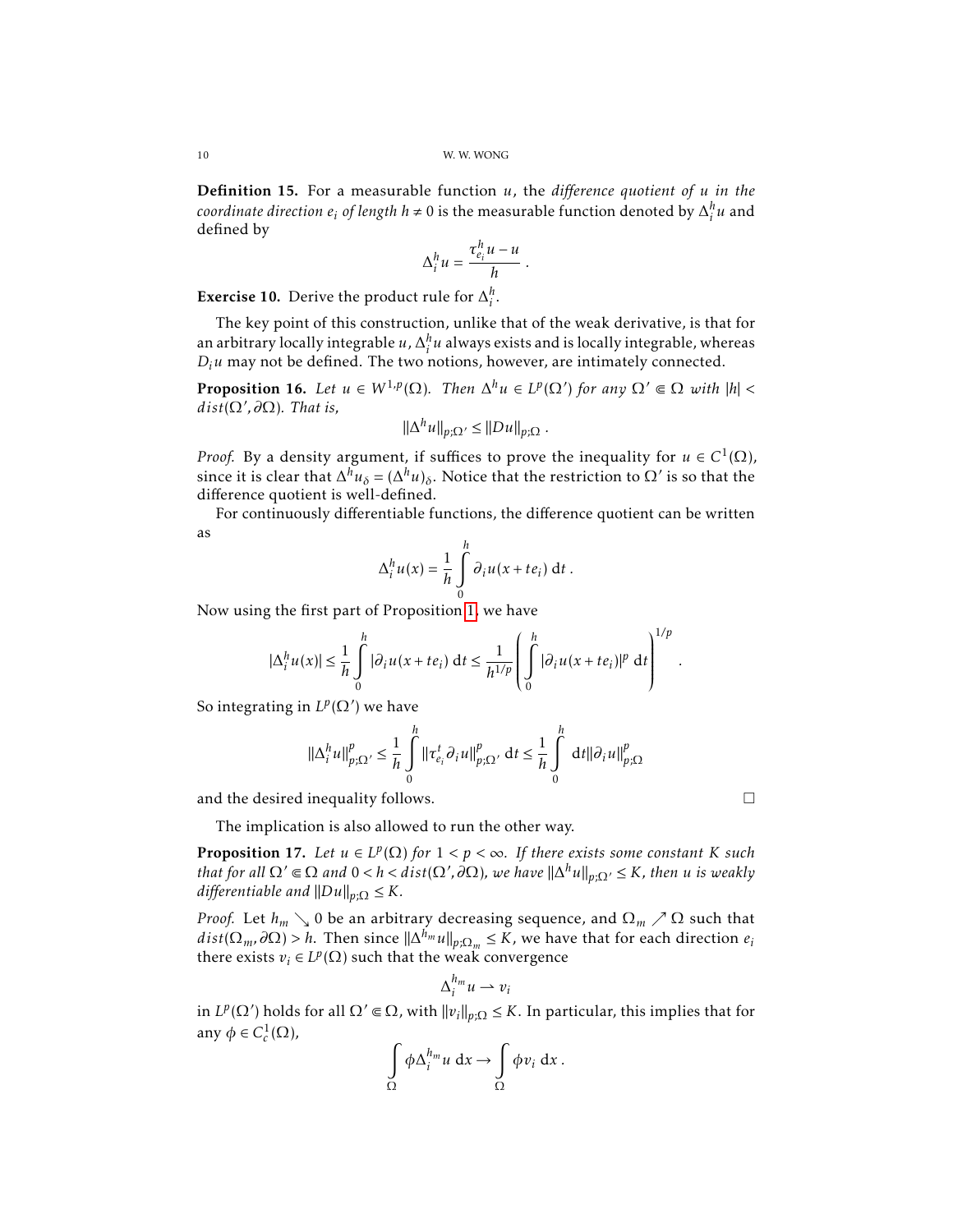For *m* sufficiently large,  $h_m < dist(supp \phi, \partial\Omega)$ , so we can "integrate by parts":

$$
\int_{\Omega} \phi \Delta_i^{h_m} u \, dx = \frac{1}{h_m} \left( \int_{\Omega} \phi \tau_{e_i}^{h_m} u \, dx - \int_{\Omega} \phi u \, dx \right)
$$

$$
= \frac{1}{h_m} \left( \int_{\Omega} u \tau_{e_i}^{-h_m} \phi \, dx - \int_{\Omega} \phi u \, dx \right)
$$

$$
= - \int_{\Omega} u \Delta_i^{-h_m} \phi \, dx.
$$

Since  $\phi$  is classically differentiable, taking the limit  $h_m \to 0$  gives convergence

$$
\int_{\Omega} \phi \Delta_i^{h_m} u \, dx \to -\int_{\Omega} u \partial_i \phi \, dx \, .
$$

So

$$
\int_{\Omega} \phi v_i \, \mathrm{d}x = -\int_{\Omega} u \partial_i \phi
$$

for all  $\phi \in C_c^1(\Omega)$ , so  $v_i = D_i u$ .

### 2. Imbedding Theorems and Friends

In this second part, when we write Ω, it always denotes a *bounded, connected, and open* subset of R*<sup>d</sup>* . Some results in the sequel pertains to the domain being R*<sup>d</sup>* itself; they will be clearly marked as such.

In the following we will only work with Sobolev spaces that vanish on the boundary of Ω (for the domain being R*<sup>d</sup>* , this condition is trivial). Quite a few of the theorems presented below will not be true in general if we consider  $W^{k,p}(\Omega)$ associated to arbitrary  $\Omega$ . This failure is usually due to our inability to arbitrarily extend a *W k,p* function across *∂*Ω in general. In the cases where *∂*Ω has nice regularity properties (external cone condition, differentiability), these theorems can usually be salvaged. The reader is advised to consult the comprehensive volume of Adams for these cases.

2.1. Gagliardo-Nirenberg-Sobolev inequality. The Gagliardo-Nirenberg-Sobolev inequality is an inequality for the domain being R*<sup>d</sup>* .

<span id="page-10-1"></span>Theorem 18 (Gagliardo-Nirenberg-Sobolev). *For u* ∈ *C* ∞  $\int_{c}^{\infty}(\mathbb{R}^{d})$ *, for any*  $1 \leq p < d$ *, there exists a constant C depending only on p and d such that*

<span id="page-10-0"></span>(15) 
$$
||u||_{\frac{dp}{d-p};\mathbb{R}^d} \leq C||\partial u||_{p;\mathbb{R}^d}
$$

Note that by density, the above inequality extends to  $u \in W^{k,p}(\mathbb{R}^d).$  And by the interpolation inequality in Proposition [1,](#page-3-0) this implies that (since *dp/*(*d* − *p*) *> p*) for any  $p \le q \le \frac{dp}{d-p}$ , there is a continuous embedding  $W^{1,p}(\mathbb{R}^d) \to L^q(\mathbb{R}^d)$ .

*Proof.* First we reduce it to the case where  $p = 1$ . Let  $v = (u^2)^\gamma$  for  $\gamma > \frac{1}{2}$ . Then  $|\partial v| = 2\gamma(u^2)^{\gamma-1}|u\partial u|$ , and notice that for  $u \in C^1$ ,  $\partial v = 0$  when  $u \to 0$ : so  $v \in C_c^1(\mathbb{R}^d)$ .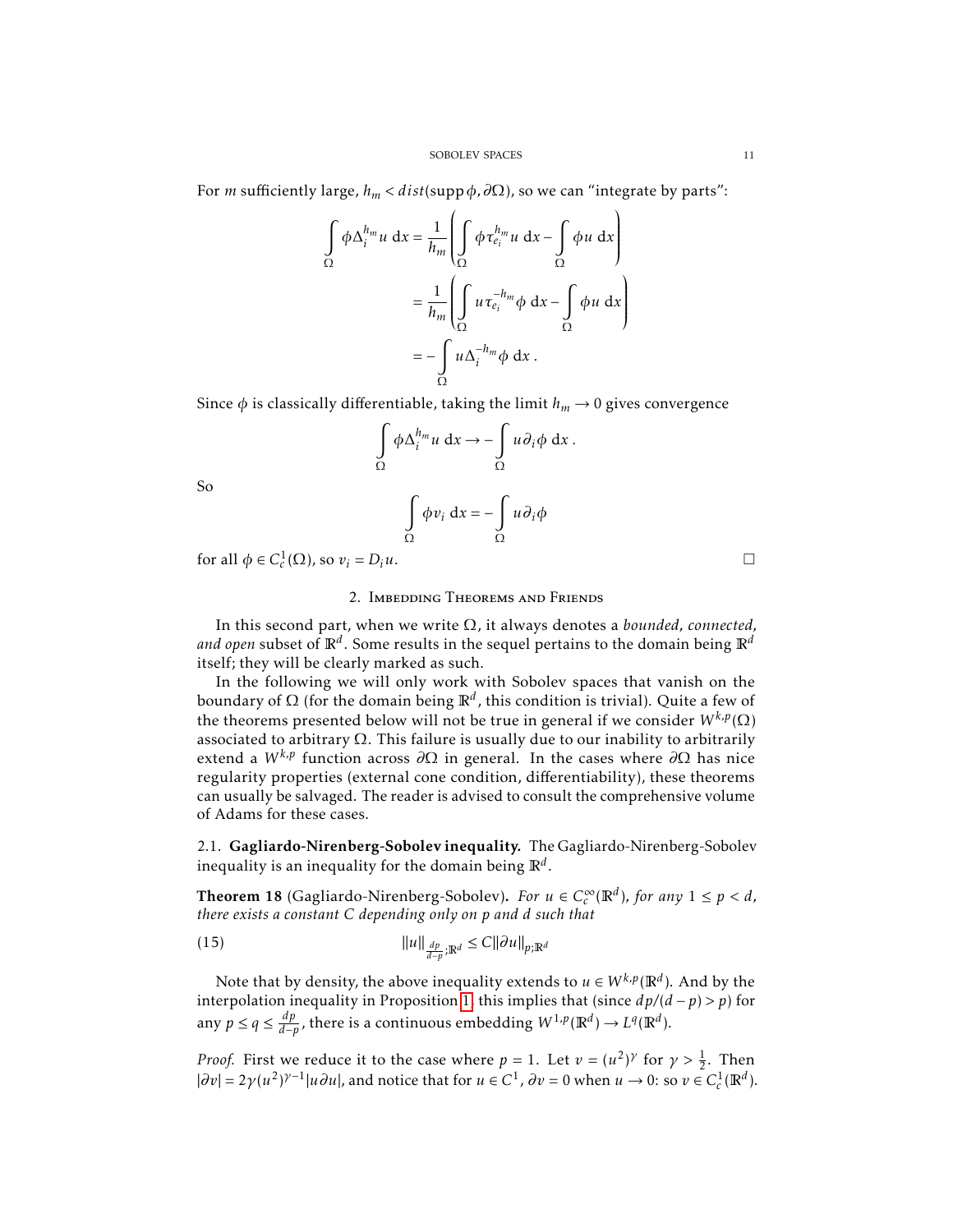Using the density of  $C_c^{\infty} \subset C_c^1$ , we assume the theorem holds for *v* with  $p = 1$ , that is,

$$
\|v\|_{\frac{d}{d-1};\mathbb{R}^d}\leq C_{1,d}\|\partial v\|_{1;\mathbb{R}^d}\;.
$$

Plugging in the definition we have

$$
\|u^{2\gamma}\|_{\frac{d}{d-1};\mathbb{R}^d}\leq 2\gamma C_{1,d} \|u^{2\gamma-2}u\partial u\|_{1;\mathbb{R}^d}\leq 2\gamma C_{1,d} \|u^{2\gamma-2}u\|_{p';\mathbb{R}^d}\|\partial u\|_{p;\mathbb{R}^d}
$$

using Hölder inequality again. Then we solve

$$
\frac{2\gamma d}{d-1} = (2\gamma - 1)p' \implies 2\gamma = p\frac{d-1}{d-p}.
$$

When we plug it in we have

$$
||u||_{\frac{dp}{d-p};\mathbb{R}^d}^{2\gamma} \leq p\frac{d-1}{d-p}C_{1,d}||u||_{\frac{dp}{d-p};\mathbb{R}^d}^{2\gamma-1}||\partial u||_{p;\mathbb{R}^d}.
$$

Cancelling out the redundant factors leads us to [\(15\)](#page-10-0) as desired.

It remains to prove the inequality for the case  $p = 1$ . Observe that for each  $1 \leq i \leq d$ ,

$$
|u(x)| \leq \int_{-\infty}^{x_i} |\partial_i u(x_1,\ldots,x_{i-1},y,x_{i+1},\ldots,x_d)| dy
$$

so we can write

$$
|u(x)|^{\frac{d}{d-1}} \leq \left(\prod_{i=1}^d \int\limits_{-\infty}^{x_i} |\partial_i u| \, \mathrm{d} y_i\right)^{\frac{1}{d-1}}
$$

*.*

We want to integrate both sides over R*<sup>d</sup>* , and use the iterated Hölder inequality (see Remark [2\)](#page-4-0). To do so we first notice that

$$
\iint\limits_{\mathbb{R}}\left(\prod_{i=1}^{d}\int\limits_{-\infty}^{x_{i}}|\partial_{i}u|\,dy_{i}\right)^{\frac{1}{d-1}}\,dx_{j}=\iint\limits_{\mathbb{R}}\underbrace{\left(\prod\limits_{i\neq j}\int\limits_{-\infty}^{x_{i}}|\partial_{i}u|\,dy_{i}\right)^{\frac{1}{d-1}}\left(\int\limits_{-\infty}^{x_{j}}|\partial_{j}u|\,dy_{j}\right)^{\frac{1}{d-1}}}_{(d-1)\times L^{d-1}}\,dx_{j}
$$

and

$$
\sup_{x_j} \left( \int_{-\infty}^{x_j} |\partial_j u| \, dy_j \right)^{\frac{1}{d-1}} = \left( \int_{\mathbb{R}} |\partial_j u| \, dy_j \right)^{\frac{1}{d-1}}
$$

and that by taking the *L <sup>d</sup>*−<sup>1</sup> norm of the other terms, we can pass the integral inside

$$
\left\|\left(\int\limits_{-\infty}^{x_i}|\partial_i u| \,dy_i\right)^{\frac{1}{d-1}}\right\|_{d-1;-\infty < x_j < \infty, j\neq i} = \left(\int\limits_{-\infty}^{x_i} \int\limits_{\mathbb{R}}|\partial_i u| \,dx_j \,dy_i\right)^{\frac{1}{d-1}}.
$$

So we finally arrive at the inequality

$$
\int_{\mathbb{R}^d} |u|^{\frac{d}{d-1}} dx \leq \left(\prod_{i=1}^d \int_{\mathbb{R}^d} |\partial_i u| dx\right)^{\frac{1}{d-1}}
$$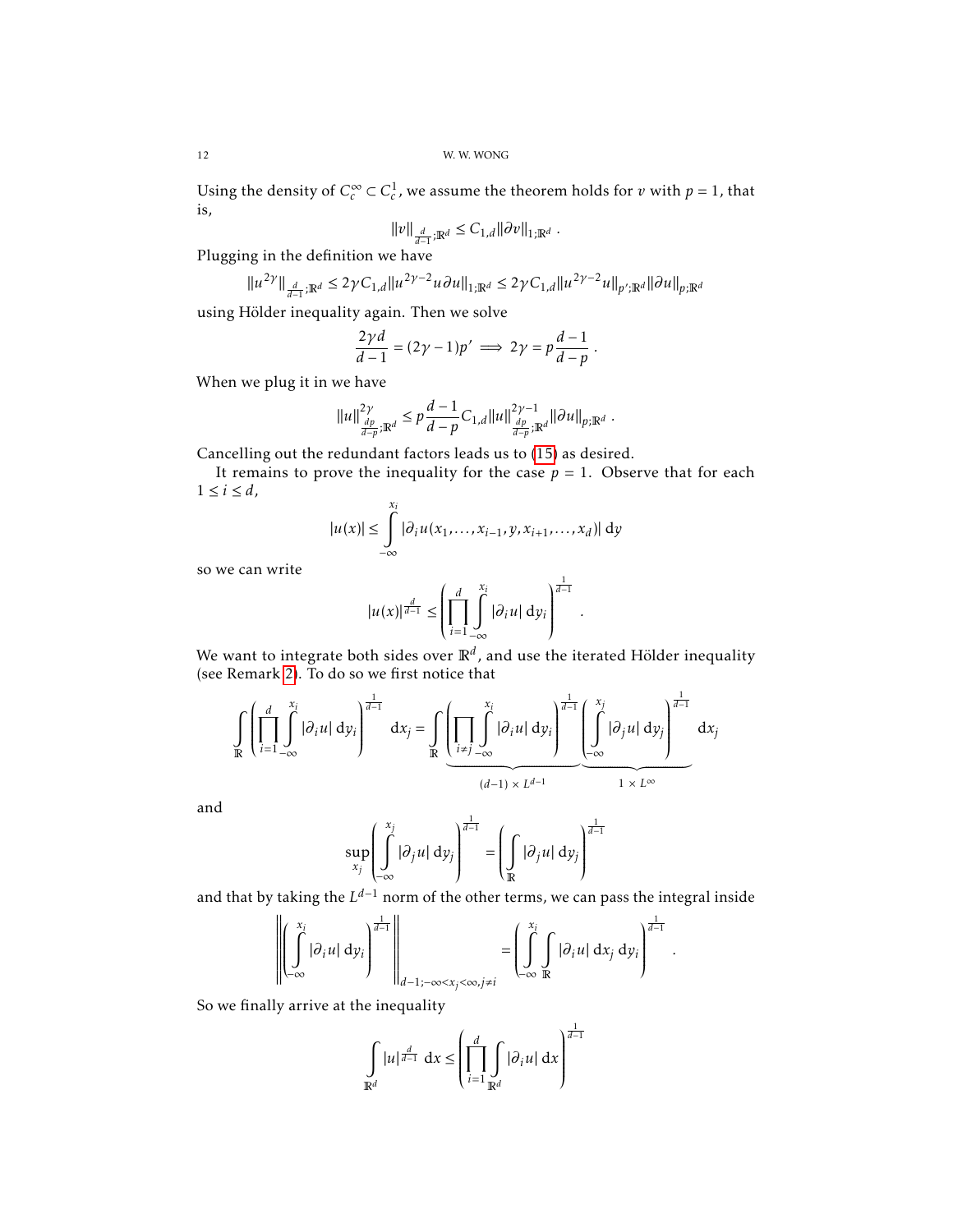or

$$
||u||_{\frac{d}{d-1};\mathbb{R}^d} \leq \left(\prod_{i=1}^d \int_{\mathbb{R}^d} |\partial_i u| \,dx\right)^{\frac{1}{d}}.
$$

Now, applying the arithmetic-geometric-mean inequality, we get

$$
||u||_{\frac{d}{d-1};\mathbb{R}^d} \leq \frac{1}{d} \sum_i ||\partial_i u||_{1;\mathbb{R}^d} = \frac{1}{d} ||\partial u||_{1;\mathbb{R}^d}
$$

as claimed. And thus we've proven the theorem with  $C = \frac{p(d-1)}{d(d-n)}$ *d*(*d*−*p*) . — Первый профессиональный стандарт и профессиональный стандарт и профессиональный стандарт и профессиональны<br>В сервисов с профессиональный стандарт и профессиональный стандарт и профессиональный стандарт и профессиональ

*Remark* 19. For dimension  $d = 1$ , if the derivative of a function is absolutely integrable, the function is absolutely continuous and bounded. In other words, we have

$$
||u||_{\infty;\mathbb{R}} \leq ||\partial u||_{1;\mathbb{R}}.
$$

For higher dimensions, the end-point case of  $p = d$  is not true. The easiest counterexample is constructed via the Fourier transform (see Remark [20](#page-12-0) below).

The Gagliardo-Nirenberg-Sobolev theorem can be iterated. The easiest way to remember the exponents is perhaps the following observation:

(16) 
$$
\left(\frac{dp}{d-p}\right)^{-1} = p^{-1} - d^{-1}.
$$

And so if you are willing to lose *k* derivatives, you have

$$
||u||_{\frac{dp}{d-kp};\mathbb{R}^d} \leq C_{p,d,k} \sum_{|\alpha|=k} ||\partial^{\alpha}||_{p;\mathbb{R}^d}
$$

for any  $u \in C_c^\infty$  $_{c}^{\infty}(\mathbb{R}^{d}).$ 

<span id="page-12-0"></span>*Remark* 20 (Counterexample to *L* <sup>∞</sup> endpoint Sobolev)*.* Let us focus now in the case of  $L^2$ -Sobolev spaces  $H^k$ . We will see that in the case  $2k = d$ , we do not have the embedding  $H^k \in L^\infty$ . Using the fact that the Fourier transform acts on  $L^2$  by isometry (i.e. Plancherel's theorem that  $\int |f|^2 dx = \int |\hat{f}|^2 d\xi$ ), we see that the space  $H^k$  is equivalently characterized as all  $L^2$  functions  $u$  such that

$$
\int\limits_{\mathbb R^d} (1+|\xi|^2)^k |\hat u(\xi)|^2 \; \mathrm{d} \xi < \infty \; .
$$

Now let

$$
\hat{u}(\xi) = \frac{1}{(1+|\xi|^2)^k \log(2+|\xi|^2)}
$$

*.*

 $\hat{u}$  is clearly in  $L^2$  for  $k > \frac{d}{4}$ , and thus is the Fourier transform of some  $L^2$  function. And similarly  $(1 + |\xi|^2)^{k/2} \hat{u}$  is in  $L^2$  if  $k > \frac{d}{2}$ . For  $2k = d$ ,

$$
\int_{\mathbb{R}^d} \frac{1}{(1+|\xi|^2)^k [\log(2+|\xi|^2)]^2} \, \mathrm{d}\xi \leq C_1 + C_2 \int_{1}^{\infty} r^{-1} (\log r)^{-2} \, \mathrm{d}r \, ,
$$

by converting to polar coordinates, and using that the function is smooth in the ball of radius 1. Noting that  $\frac{d}{dr}(\log r)^{-1} = -r^{-1}(\log r)^{-2}$ , we have that *u* represents a function in  $H^k(\mathbb{R}^d)$  for  $2k = d$ .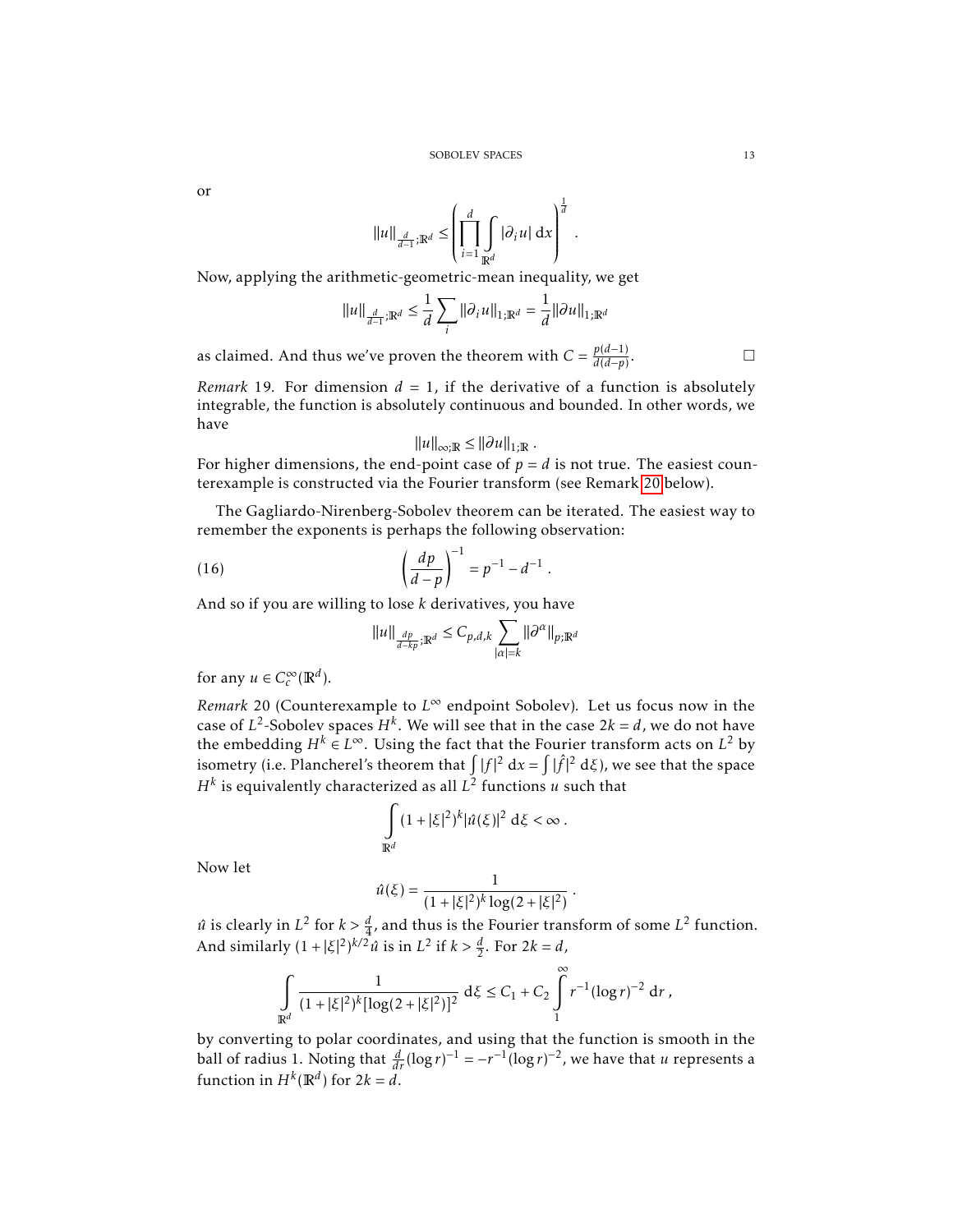On the other hand, using the definition of the inverse Fourier transform,  $u(0) =$  $\int u dξ$ . A polar coordinate change shows that the right hand side is bounded below y<br>by some constant times  $\int_0^\infty (r \log r)^{-1} dr$ , but with the antiderivative of  $(r \log r)^{-1}$  being 1 log log*r*, the integral diverges. This is why we say that the Gagliardo-Nirenberg-Sobolev inequality diverges logarithmically as  $kp \rightarrow d$ .

As remarked earlier, Gagliardo-Nirenberg-Sobolev inequality only holds for the precise Lebesgue exponent stated; one can get a range of exponents from interpolation on unbounded domains. On bounded domains, we can use the first part of Proposition [1](#page-3-0) and remove the lower bound of  $p \leq q$ . The following in particular implies Poincaré's inequality.

**Corollary** 21 (Sobolev inequality). For bounded open domain  $\Omega \subset \mathbb{R}^d$ , we have  $W_0^{k,p}$  $\int_0^{k,p}(\Omega) \to L^q(\Omega)$  if  $1 \leq q \leq \frac{dp}{d-kp} < \infty$ . More precisely, for  $u \in W_0^{k,p}$  $\int_0^{L,p}(\Omega)$  and q as above,

$$
||u||_{q;\Omega} \leq C \sum_{|\alpha|=k} ||D^{\alpha}u||_{p;\Omega} .
$$

*Proof.* This follows from Theorem [18,](#page-10-1) the density of  $C_c^∞$  $\int_c^\infty(\Omega)$  in  $W_0^{k,p}$  $\binom{r,p}{0}$  ( $\Omega$ ), and Propo-sition [1.](#page-3-0)

In general, any inequality which trades differentiability for integrability is called a Sobolev or Sobolev-type inequality in the literature. Note that the trade is one-way. One cannot generally sacrifice integrability to gain differentiability, as locally integrability functions need not have a well-defined weak derivative.

2.2. Morrey's inequality. Thus far we have considered the embedding theorems for  $kp < n$ . What happens when  $kp > n$ ? We know that when  $kp = n$  there is a logarithmic divergence, but often this type of divergences form a boundary between two different regimes. (For example, the function 1*/x* diverges logarithmically under integration, but is the boundary between "locally integrable" and "integrable except for local defects".) Indeed, for *kp > n* there is a different class of estimates, historically attributed to Morrey. Here we will prove a slightly weakened version, originally due to Sobolev.

<span id="page-13-0"></span>**Theorem 22** (Morrey-Sobolev). *For*  $u \in C_c^{\infty}$  $\int_{c}^{\infty}(\mathbb{R}^{d})$ , then there exists a constant C de*pending on p and d such that*

(17) 
$$
\sup |u| \leq C |\sup p u|^{\frac{1}{d} - \frac{1}{p}} ||\partial u||_{p;\mathbb{R}^d}
$$

*if*  $p > d \ge 2$ *.* 

That the support of *u* comes into play is natural. By rescaling the spatial variables, we can make the support larger and larger while making the function "flatter and flatter", and at the same time keeping the maximum of *u* unchanged. So without the supp*u* term, we can make the right hand side as small as we want, while keeping the left hand side fixed, contradicting the inequality.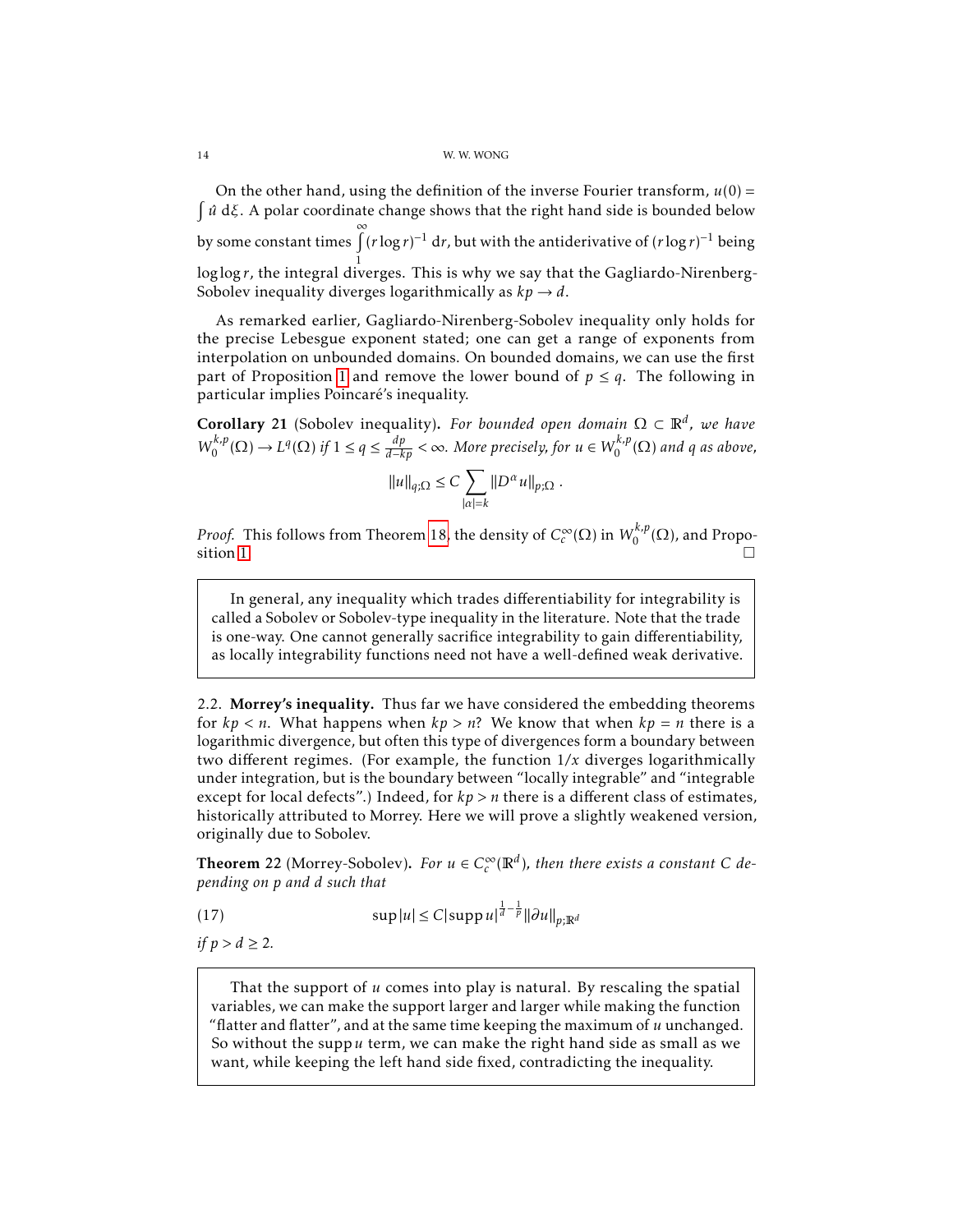*Proof.* Perform the rescaling where  $u'(x) = u(\lambda x)$ , then  $\partial u'(x) = \lambda(\partial u)(\lambda x)$ . And  $\|\partial u'\|_p = \lambda^{1-\frac{d}{p}} \|\partial u\|_p$ . On the other hand  $|\operatorname{supp} u'| = \lambda^{-d} |\operatorname{supp} u|$ , so the inequality to prove is invariant under rescaling of the spatial variables. Therefore it suffices to prove the inequality for functions *u* such that  $|\text{supp } u| = 1$ . Furthermore, by rescaling  $u \rightarrow \lambda u$ , we see that the inequality is also invariant, and so we can assume *\* $\|\partial u\|_p = 1$ . It then suffices to show that there exists some constant *C* depending on *p* and *d* such that sup  $|u| \leq C$  under these assumptions.

Now observe that  $p > d \ge 2$ , so  $p' = \frac{p}{p-1} < d' = \frac{d}{d-1} \le 2$ . Fix  $\gamma > 1$ , we first make use of the Gagliardo-Nirenberg-Sobolev inequality

$$
\| |u|^{\gamma} \|_{d';\mathbb{R}^d} \leq \gamma \| |u|^{\gamma-1} \partial u \|_{1;\mathbb{R}^d} .
$$

Applying Hölder inequality to the right hand side, we get

$$
\|u\|_{\gamma d^{\prime};\mathbb{R}^{d}}^{\gamma}\leq\gamma\|u\|_{(\gamma-1)p^{\prime};\mathbb{R}^{d}}^{\gamma-1}\|\partial u\|_{p;\mathbb{R}^{d}}\;,
$$

where, by our assumption, the last factor in the right hand side is 1. Now, since  $(\gamma - 1)p' \le \gamma p'$ , and that *u* is supported on a set of measure 1, we can use the first part of Proposition [1](#page-3-0) and arrive at

$$
||u||_{\gamma d';\mathbb{R}^d} \leq \gamma^{1/\gamma} ||u||_{\gamma p';\mathbb{R}^d}^{1-\frac{1}{\gamma}}
$$

Now take  $\eta = d'/p' > 1$  and set  $\gamma = \eta^k$ . For  $k > 0$ , we have

$$
\|u\|_{\eta^k d',\mathbb{R}^d} \leq \eta^{k/\eta^k} \|u\|_{\eta^{k-1} d',\mathbb{R}^d}^{1-\frac{1}{\eta^k}}
$$

*.*

For the base case  $k = 0$  we use the Gagliardo-Nirenberg-Sobolev inequality again, together with Hölder's inequality to get

$$
||u||_{d';\mathbb{R}^d} \le ||\partial u||_{1;\mathbb{R}^d} \le |\text{supp}\, u|^{1-1/p} ||\partial u||_{p;\mathbb{R}^d} = 1 \; .
$$

And so iterating, we have

$$
||u||_{\eta^k d';\mathbb{R}^d} = ||u||_{\eta^k d';\text{supp}\, u} \leq \eta^{\sum j\eta^{-j}} = C(p,d) \, .
$$

Lastly we apply the fact that

(18) 
$$
\lim_{p \to \infty} \left( \frac{1}{|\Omega|} \int_{\Omega} |u|^p dx \right)^{1/p} = \sup_{\Omega} |u|
$$

for any bounded domain  $\Omega$ , we have that

<span id="page-14-0"></span>
$$
\sup |u| = \sup_{\text{supp}\,u} |u| \leq C
$$

as claimed.  $\Box$ 

# Exercise 11. Prove [\(18\)](#page-14-0).

In Theorem [22,](#page-13-0) we see that the fact *u* has compact support is essentially used. This means that only knowing the derivative of a function is *p*-integrable does not guarantee the function itself is bounded. A simple example is obtained by considering  $u(x) = (1 + |x|)^{1/3}$  in one dimension. It has one derivative that is  $L^p$ integrable for all  $p \ge 2$ , but it is not a bounded function.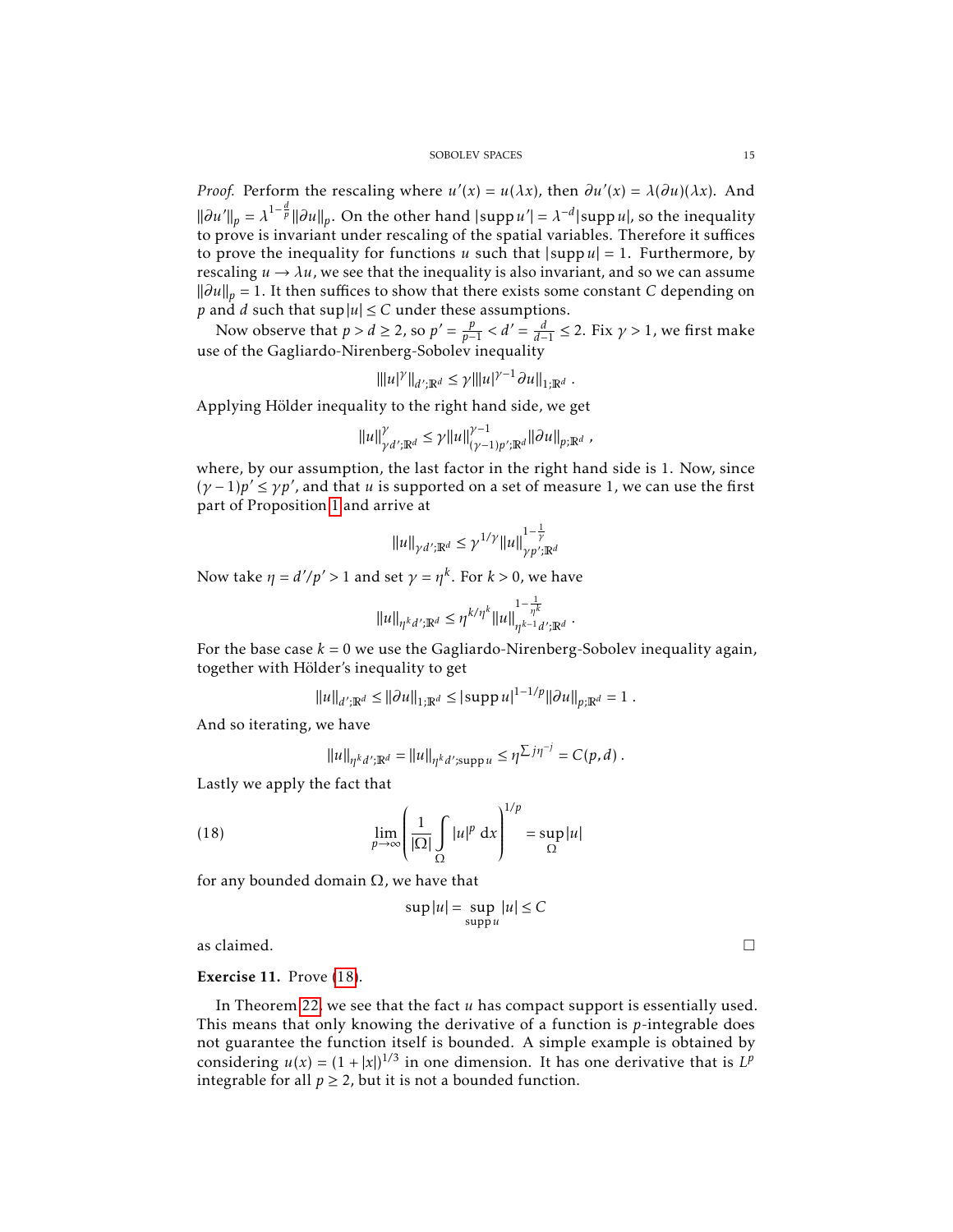However, all is not lost! If we also know that the function itself is in  $L^p$ , we can "break the scaling" and get control on boundedness. In the proof we will also see an illustration of the useful technique in harmonic/functional analysis called *optimisation*.

<span id="page-15-2"></span>**Corollary 23.** For  $u \in C^{\infty}(\mathbb{R}^d)$  and  $p > d$ , there exists a constant C depending on p and *d such that*

(19) 
$$
\sup |u| \leq C ||u||_{p;\mathbb{R}^d}^{1-\frac{d}{p}} ||\partial u||_{p;\mathbb{R}^d}^{\frac{d}{p}}.
$$

*Proof.* Let *t* > 0 be arbitrary, and denote by  $\Omega_t$  the set {|u| > *t*}. Let *v* be the function such that  $v = 0$  outside  $\Omega_t$  and  $v = |u| - t$  on  $\Omega_t$ . Clearly  $v \in W_0^{1,p}$  $\int_0^{1/p}$  ( $\Omega_t$ ). Using that *u* is smooth,  $v = \pm u \mp t$  on each of the connected components of  $\Omega_t$ . Therefore  $\|\partial v\|_{p;\Omega_t}$  ≤  $\|\partial u\|_{p;\mathbb{R}^d}$ . Observe that

$$
\sup |u| \leq t + \sup |v|.
$$

Applying Theorem [22](#page-13-0) we get

$$
\sup |v| \leq C |\Omega_t|^{\frac{1}{d}-\frac{1}{p}} \|\partial v\|_{p;\Omega_t} \; .
$$

We can estimate the size of  $\Omega_t$  using the  $L^p$ -weak- $L^p$  estimate (also known as Chebyshev's inequality or Markov's inequality) which states that

$$
|\Omega_t| \le \frac{1}{t^p} ||u||_{p;\mathbb{R}^d}^p
$$

*.*

Thus we arrive at

<span id="page-15-0"></span>
$$
\sup |v| \le Ct^{1-\frac{p}{d}} \|u\|_{p;\mathbb{R}^d}^{\frac{p}{d}-1} \|\partial u\|_{p;\mathbb{R}^d}
$$

which implies

(20) 
$$
\sup |u| \leq t \left(1 + Ct^{-\frac{p}{d}} \|u\|_{p;\mathbb{R}^d}^{\frac{p}{d}-1} \| \partial u\|_{p;\mathbb{R}^d} \right).
$$

*We now optimise* by choosing *t* as a function of  $||u||_{p;\mathbb{R}^d}$  and  $||\partial u||_{p;\mathbb{R}^d}$ . In particular we can choose *t* such that the term inside the parenthesis in [\(20\)](#page-15-0) is a constant: we set

$$
C||u||_{p;\mathbb{R}^d}^{\frac{p}{d}-1}||\partial u||_{p;\mathbb{R}^d}=t^{\frac{p}{d}}.
$$

This implies that

$$
\sup |u| \le 2C^{\frac{d}{p}} \|u\|_{p;\mathbb{R}^d}^{1-\frac{d}{p}} \|\partial u\|_{p;\mathbb{R}^d}^{\frac{d}{p}}
$$

as claimed.  $\Box$ 

<span id="page-15-1"></span>**Corollary 24.** (1) For  $p > d$ , the inclusion  $W_0^{1,p}$  $C_0^{1,p}(\Omega) \to C(\bar{\Omega})$  *is continuous.* (2) Simi*larly the inclusion W k,p*  $C_0^{k,p}(\Omega) \to C^l(\overline{\Omega})$  for  $0 \le l < k - d/p$ . (3) If  $u \in W^{k,p}(\mathbb{R}^d)$ , then for *any*  $\Omega$  *with compact closure we have*  $u \in C^l(\Omega)$  *if*  $0 \le l < k - d/p$ .

**Exercise 12.** Prove Corollary [24.](#page-15-1) (Hint: for  $x, y \in \Omega' \subseteq \Omega$ , consider the function  $v(y) = \psi(y)(u(y) - u(x))$  where  $\psi(y) \in C_c^{\infty}$  $c^{\infty}(\Omega)$  and  $\psi(y) = 1$  on  $\Omega'$ . By letting  $|\Omega'|$  and  $|\text{supp } v| \searrow 0$  one can recover continuity from Theorem [22.](#page-13-0))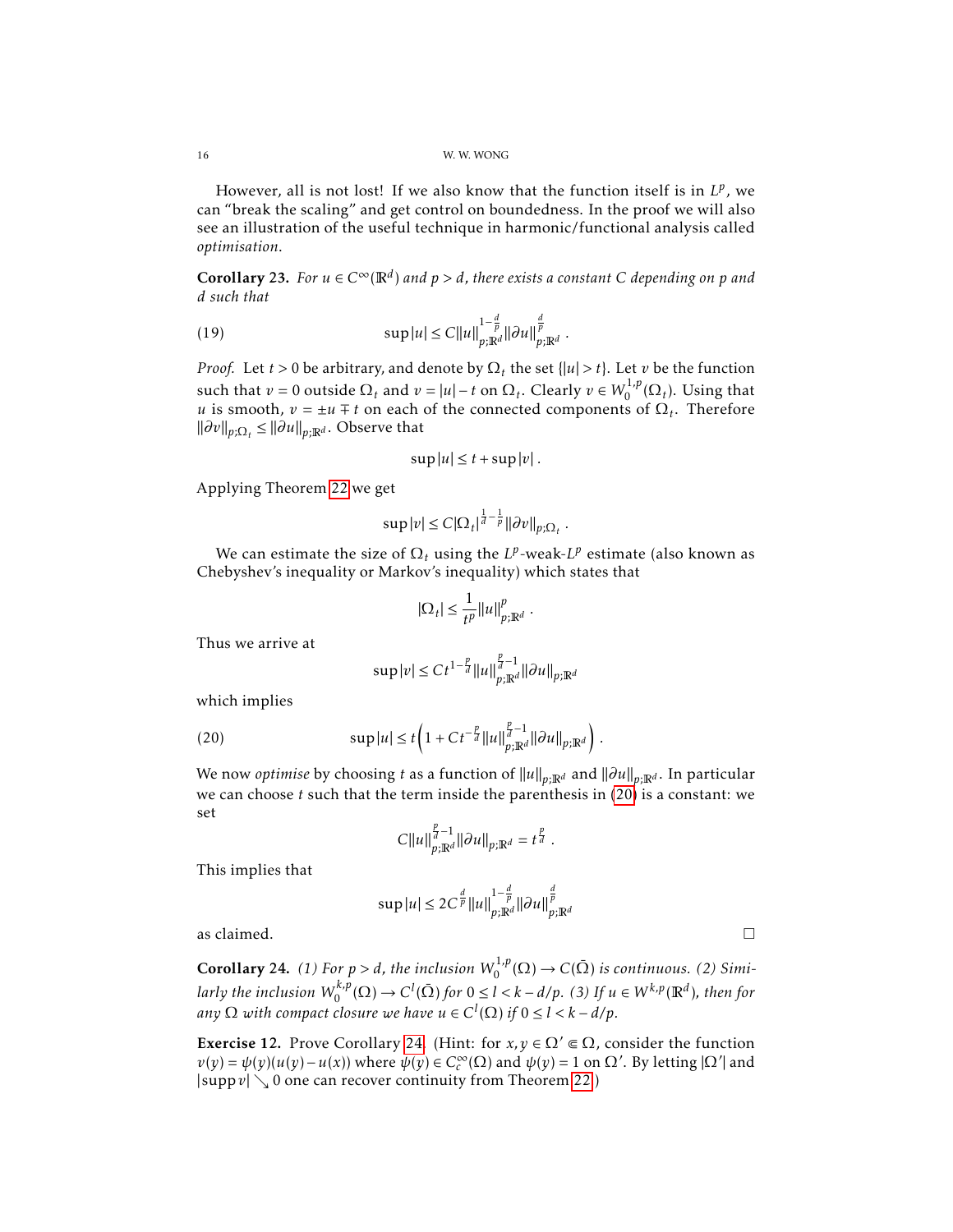2.3. Product estimates. By putting together the Hölder inequality and the Sobolev inequalities, we get

**Theorem 25** (Sobolev product estimates). Let  $u_1 \in W^{k_1,p_1}(\mathbb{R}^d)$  (or  $W_0^{k_1,p_1}(\Omega)$ ) and  $u_1 \in W^{k_2, p_2}(\mathbb{R}^d)$  *(W*<sub>0</sub><sup>*k*</sup>,*p*<sub>2</sub>*(* $\Omega$ )). Then  $u_1 \cdot u_2 \in W^{k, p}(\mathbb{R}^d)$  *(W*<sub>0</sub><sup>*k*</sup>,*p*<sup>*k*</sup>)  $\binom{k,p}{0}$  ( $\Omega$ )), whenever  $k \leq$  $min(k_1, k_2)$  *and* 

(21) 
$$
\frac{1}{p} - \frac{k}{d} > \frac{1}{p_1} - \frac{k_1}{d} + \frac{1}{p_2} - \frac{k_2}{d}.
$$

*In other words, there exists a constant*  $C = C(k_1, k_2, k, p_1, p_2, p, d)$  *such that for any*  $u_1, u_2 \in C_c^\infty$  $_{c}^{\infty}(\mathbb{R}^{d}),$ 

$$
||u_1 u_2||_{p,k;\mathbb{R}^d} \leq C||u_1||_{p_1,k_1;\mathbb{R}^d} ||u_2||_{p_2,k_2;\mathbb{R}^d}.
$$

*Proof.* (Hereon *C* stands for a constant that may change line by line, but only depends on the parameters specified above.) By the product rule for differentiation,

$$
\partial^\alpha (u_1 u_2) = \sum_{\beta + \gamma = \alpha} \partial^\beta u_1 \partial^\gamma u_2.
$$

So using the triangle inequality

$$
||u_1u_2||_{p,k;\mathbb{R}^d}\leq \sum_{|\beta+\gamma|\leq k} ||\partial^\beta u_1\partial^\gamma u_2||_{p;\mathbb{R}^d}\;.
$$

For a pair  $(\beta, \gamma)$ , we note that

 $\|\partial^{\beta} u_1 \partial^{\gamma} u_2\|_{p;\mathbb{R}^d} \le \|\partial^{\beta} u_1\|_{r;\mathbb{R}^d} \|\partial^{\gamma} u_2\|_{q;\mathbb{R}^d}$ 

where  $p^{-1} = q^{-1} + r^{-1}$  by Hölder. Using Sobolev inequality,

$$
\|\partial^{\beta} u_1\|_{r;\mathbb{R}^d} \le C \|u\|_{p_1,k_1;\mathbb{R}^d}
$$

when  $k_1 > |\beta|$  and  $q^{-1} > p_1^{-1} - \frac{k_1 - |\beta|}{d}$ . So

$$
\|\partial^{\beta} u_1 \partial^{\gamma} u_2\|_{p;\mathbb{R}^d} \le C \|u_1\|_{p_1,k_1;\mathbb{R}^d} \|u_2\|_{p_2,k_2;\mathbb{R}^d}
$$

whenever

$$
\frac{1}{p} > \frac{1}{p_1} - \frac{k_1 - |\beta|}{d} + \frac{1}{p_2} - \frac{k_2 - |\gamma|}{d} \ge \frac{1}{p_1} - \frac{k_1}{d} + \frac{1}{p_2} - \frac{k_2}{d} + \frac{k}{d}
$$
as claimed.

A direct consequence is

**Corollary 26.** The spaces  $W^{k,p}$  for  $kp > d$  are algebras, i.e. if  $u_1, u_2$  are in  $W^{k,p}$ , so is *the product*  $u_1 \cdot u_2$ *.* 

2.4. Rellich-Kondrachov compactness. The continuous inclusion of one Banach space  $B_1$  into another  $B_2$  is said to be *compact* if the image of the unit ball in  $B_1$ is precompact in *B*<sub>2</sub>. That is, for every sequence  $\{f_k\} \subset B_1$  with  $||f_k||_{B_1} \leq 1$ , there exists a subsequence which is Cauchy in *B*2. Compactness is particularly useful for *variational problems*: to minimize a functional, one is led to study a minimizing sequence. A suitable compactness result allows one to state that the minimizing sequence actually converges, though often in a less regular space (which is not as bad as it sounds, since quite often, especially in elliptic situations, we can gain back the regularity once we have a weak solution).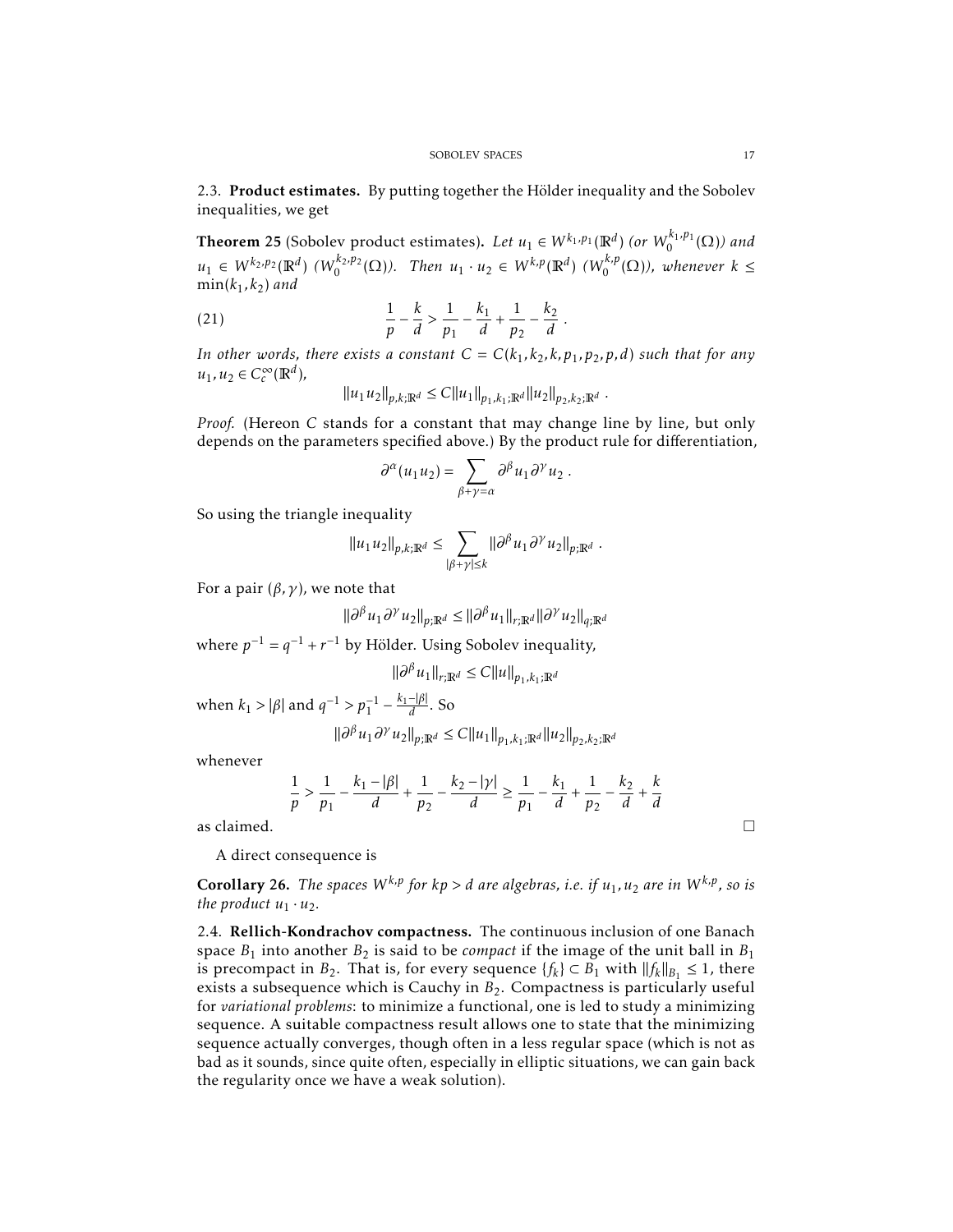For a function space defined over subsets of  $\mathbb{R}^d$  , there are generally three ways for compactness to fail, which are all related to the symmetries of  $\mathbb{R}^d$ :

- (1) divergence in *scale*;
- (2) divergence in *physical support*; and
- (3) divergence in *frequency support*.

The divergence in physical support is easiest to illustrate. Consider *u* a function with support contained within the ball of radius 1. Then for any translation invariant norm on  $\mathbb{R}^d$  (any non-weighted Sobolev or Lebesgue norm will be one such), the sequence of functions  $u_m(x) = u(x + 4me_1)$  is bounded, but has no Cauchy subsequence. This is because the supports of  $u_m$ ,  $u_n$  for  $m \neq n$  are disjoint, so  $||u_m - u_n|| = 2||u|| \neq 0.$ 

On compact/bounded sets, a sequence cannot run off to infinity. But with a proper rescaling we can still have infinitely many functions with disjoint support fitting in the set. A classic example is given when  $\Omega = (0,1) \subset \mathbb{R}$ . In  $L^1(\Omega)$ , consider the sequence of functions

$$
u_m(x) = 2^m \chi_{(2^{-m}, 2^{-m+1})}(x)
$$

with  $||u_m||_{1;(0,1)} = 1$ . This sequence has again disjoint supports and thus contains no Cauchy subsequence. Another example is given by the failure of the Sobolev embedding  $\mathring{W}^{1,p}_0$  $L^{1,p}(\Omega) \to L^{\frac{dp}{d-p}}(\Omega)$  to be compact.

**Lemma** 27. The Sobolev embedding  $\mathring{W}_0^{1,p}$  $L_0^{1,p}(\Omega) \to L^{\frac{dp}{d-p}}(\Omega)$  is not compact.

*Proof.* Since Ω is open, it contains some metric ball. Without loss of generality, we assume it contains the unit ball *B* about the origin. Take a function *u* in *C* ∞  $_{c}^{\infty}(B)$  such that  $u = 1$  on the ball of radius  $1/2$ . The functions in the sequence

$$
u_m(x) = 2^{m(\frac{d}{p}-1)}u(2^m x)
$$

can be shown by explicit computation to all have the same norms

$$
||u_m||_{\frac{dp}{d-p};B} = ||u||_{\frac{dp}{d-p};B} , \qquad ||\partial u_m||_{p;B} = ||\partial u||_{p;B} .
$$

So this is a bounded sequence in  $\mathring{W}_{0}^{1,p}$  $_{0}^{1,p}(\Omega).$ 

On the other hand, we can compute

$$
||u_m - u_n||_{\frac{dp}{d-p};B} = ||u_{|m-n|} - u||_{\frac{dp}{d-p};B}
$$
  
\n
$$
\geq \left(2^{|m-n|(\frac{d}{p}-1)} - 1\right) \left(2^{-d-|m-n|d} |B|\right)^{\frac{d-p}{dp}}
$$
  
\n
$$
\geq 2^{1-\frac{d}{p}} \left(1 - 2^{1-\frac{d}{p}}\right) |B|^{\frac{d-p}{dp}}
$$

and so the sequence admits no Cauchy subsequence.

*Remark* 28. Had we examined instead the imbedding  $W_0^{1,p}$  $L^{1,p}(\Omega) \to L^q(\Omega)$  where *q* <  $\frac{dp}{d-p}$ , we would've found that the above scaling construction leads to *u*<sub>*m*</sub> → 0 in *L q* .

The divergence in frequency support is similar to the divergence in physical support, except for a conjugation via the Fourier transform. Here I'll merely given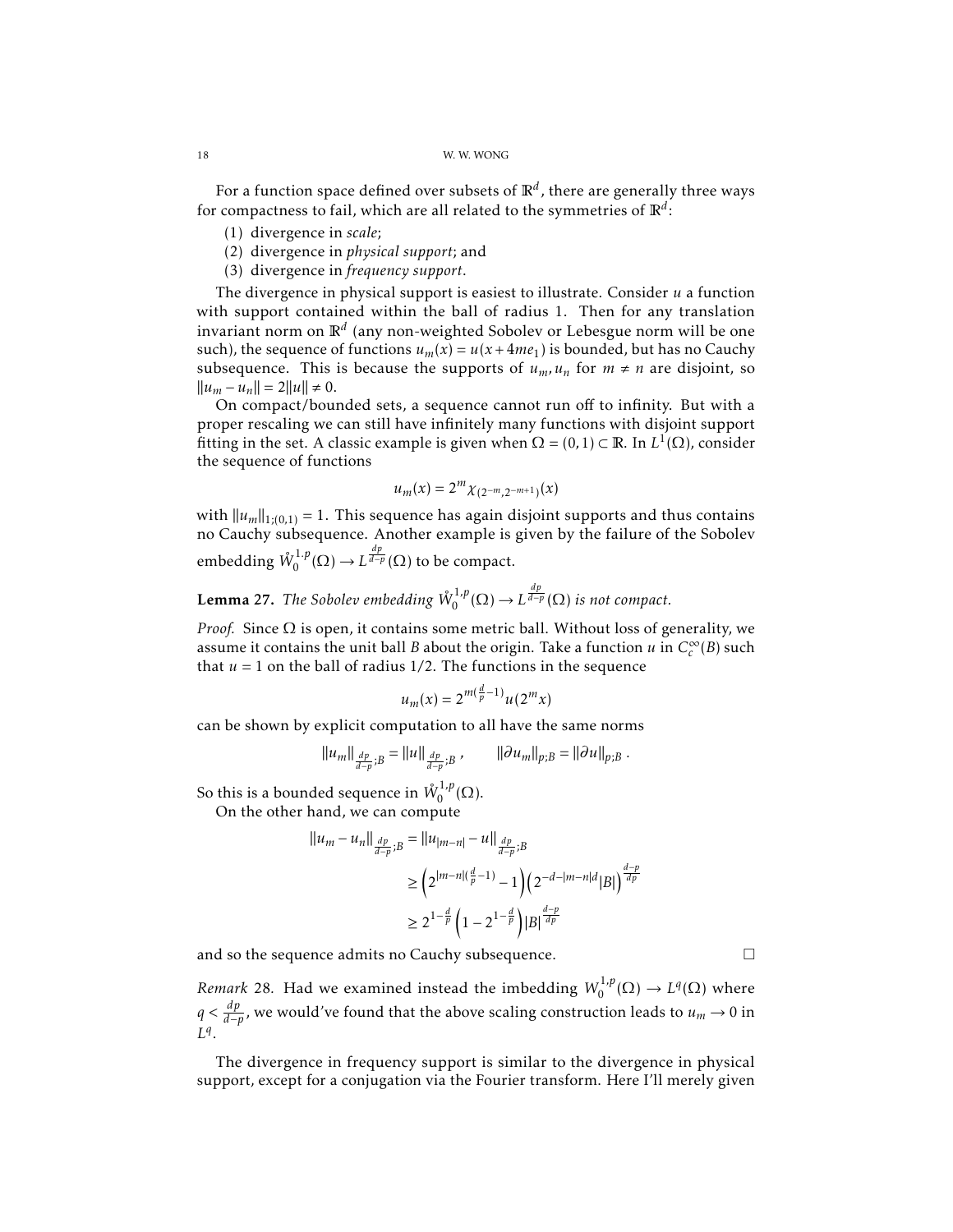an example. By Proposition [1,](#page-3-0) we have a continuous inclusion  $L^q(\Omega) \to L^p(\Omega)$  is *p < q*.

**Lemma 29.** *The inclusion*  $L^q(\Omega) \to L^p(\Omega)$  *is not compact.* <sup>[1](#page-18-0)</sup>

*Proof.* Using that  $\Omega$  is open, without loss of generality, we assume that the cube  $[0,1]$ <sup>*d*</sup> ∈ Ω. Consider the functions

$$
u_m(x) = \begin{cases} \sin(2\pi mx_1) & x \in [0,1]^d \\ 0 & x \notin [0,1]^d \end{cases}
$$

where are bounded on  $\Omega$  and hence bounded in any  $L^q$ .

On the other hand, the interpolation inequality gives us

$$
||u_m - u_n||_{2,\Omega}^2 \le ||u_m - u_n||_{1,\Omega} ||u_m - u_n||_{\infty,\Omega} \le 2||u_m - u_n||_{1,\Omega}.
$$

While

$$
||u_m - u_n||_{2;\Omega}^2 = \int_{[0,1]^d} u_m^2 + u_n^2 - 2u_m u_n \, dx = \int_0^1 \sin(2\pi m y)^2 + \sin(2\pi n y)^2 \, dy = 1.
$$

So the sequence has no Cauchy subsequence in  $L^1(\Omega)$ , and hence no Cauchy subsequence in  $L^p(\Omega)$  for any *p*.

So much for negative results. Here we'll give one positive result due to Rellich in the  $p = 2$  case and Kondrachov in general.

Theorem 30 (Rellich-Kondrachov lemma). *On a bounded open set* Ω*, the nonendpoint Sobolev imbeddings*

$$
W_0^{1,p}(\Omega) \to L^q(\Omega)
$$

*where*  $q < \frac{dp}{d-p}$  *is compact.* 

*Proof.* It suffices to prove it for  $q = 1$ . Then since the inclusion  $W_0^{1,p}$  $L^{1,p}(\Omega) \to L^{\frac{dp}{d-p}}(\Omega)$ is continuous, we get compactness for all  $1 \leq q < \frac{dp}{d-}$  by Hölder interpolation (Proposition [1\)](#page-3-0).

Let *A* be the unit ball in  $W_0^{1,p}$  $\int_0^{1,p}(\Omega)$ ; fix *δ* > 0,  $\psi$  a mollifier, and let  $A_\delta \subset C_c^\infty$  $_{c}^{\infty}(\mathbb{R}^{d})$ be its corresponding regularisation  $\{u_\delta | u \in A\}$  (extend *u* outside  $\Omega$  by 0). First we show that  $A_{\delta}$  is uniformly close to *A* in  $L^{1}(\Omega)$ .

$$
||u - u_{\delta}||_{1;\Omega} = \int_{\Omega} \left| \int_{\mathbb{R}^d} \psi(z) (u(x) - u(x - \delta z)) dz \right| dx
$$
  
\$\leq \sup\_{|z| \leq \delta} ||u(-z) - u||\_{1;\mathbb{R}^d}\$

using the same argument as in the proof of Lemma [6.](#page-6-1) But now we observe that using the difference quotient techniques of Proposition [16,](#page-9-0) we have that

$$
\sup_{|z| \le \delta} \|u(\cdot - z) - u\|_{1; \mathbb{R}^d} \le \sup_{h < \delta} h \|\Delta^h u\|_{1; \mathbb{R}^d} \le \delta \|Du\|_{1; \Omega}.
$$

<span id="page-18-0"></span><sup>1</sup> I thank Denis Serre for this example.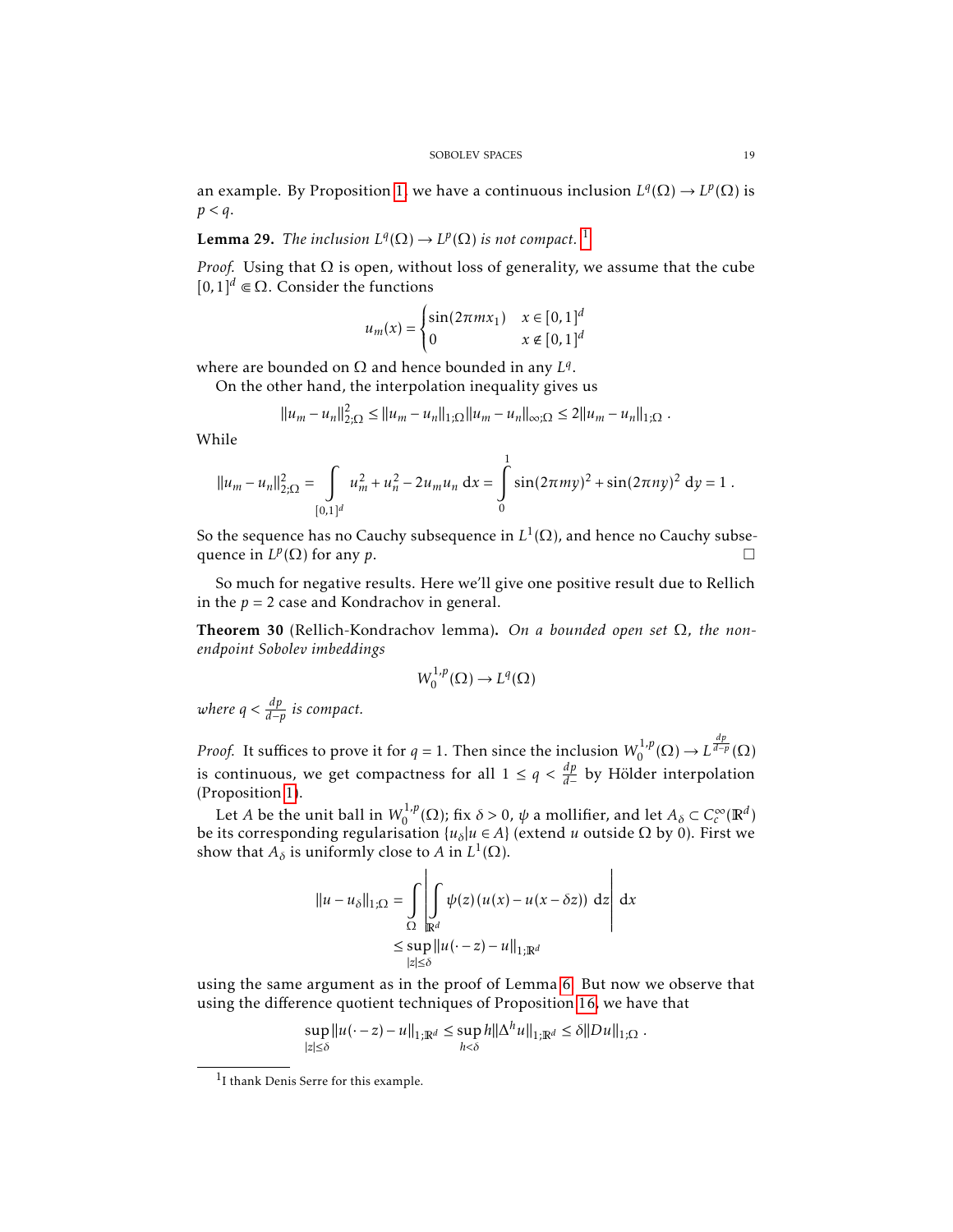The last term on the right hand side is bounded by *δ*|Ω| <sup>1</sup>−1*/p* from Proposition [1](#page-3-0) and that *A* is the unit ball in  $W_0^{1,p}$  $\int_0^{1,p}(\Omega)$ . Therefore it suffices to show that  $A_\delta$  is precompact for every  $\delta$  > 0.

To do so we note that

$$
|u_\delta(x)| \leq \delta^{-d} \int\limits_{B_\delta(x)} \psi(\frac{x-y}{\delta}) |u(y)|\, \mathrm{d} y \leq \delta^{-d} \sup \psi \|u\|_{1;\Omega}
$$

and

$$
|\partial u_\delta(x)| \leq \delta^{-d-1} \int\limits_{B_\delta(x)} \left|(\partial \psi)(\frac{x-y}{\delta}) u(y)\right|\, {\rm d} y \leq \delta^{-d-1} \sup |\partial \psi| \|u\|_{1;\Omega}\;.
$$

Therefore  $A_\delta$  is a bounded, equicontinuous subset of  $C(\bar{\Omega})$ , and thus precompact in *C*( $\bar{\Omega}$ ) by Arzelà-Ascoli Theorem. Therefore *Aδ* is precompact in *L*<sup>1</sup>( $\bar{\Omega}$ ). □

**Exercise 13.** Show that the imbedding of  $W_0^{1,p}$  $C^1, P(Q) \to C^1(\Omega)$  for  $0 \le l < 1 - \frac{d}{p}$  of Corollary [24](#page-15-1) is compact. (Hint: it suffices to show that the image of the unit ball is equicontinuous; this follows from the fact that in Theorem [22](#page-13-0) there is a  $|\Omega|$  term.)

2.5. Trace theorems. In the study of partial differential equations, we often need to consider the boundary value problem, where the restriction of a function *u* in our Sobolev space to *∂*Ω is required to take certain prescribed values. In the case where *u* is classical, this restriction operation is not a problem. But in the case where *u* is a measurable function, as the boundary of an open set has measure 0, one can always freely modify *u* on that boundary. In this section we try to make sense of this *trace* of a measurable function onto a positive codimension submanifold.

The main trace theorem is a combination of the Gagliardo-Nirenberg-Sobolev Theorem [18](#page-10-1) and the Morrey-Sobolev Theorem [22.](#page-13-0)

<span id="page-19-0"></span>**Theorem 31.** *For*  $u \in C_c^\infty$  $\int_{c}^{\infty}(\mathbb{R}^{d})$ , consider its restriction  $u^{(M)}$  onto a co-dimension  $n$ *hyperplane M for*  $0 \le n \le d$ *. Then there exists some constant*  $C = C(p, q, k, d, n)$  *such that*

(22) 
$$
||u^{(M)}||_{q;M} \leq C ||u||_{p,k;\mathbb{R}^d}
$$

*whenever*

(23) 
$$
k > d\left(\frac{1}{p} - \frac{1}{q}\right) + \frac{n}{q}.
$$

*Proof.* Write  $\mathbb{R}^d = \mathbb{R}^n_x \times \mathbb{R}^m_y$ , where the subscripts denote the variables we will use. In other words, we write  $u \in C_c^{\infty}$  $c^{\infty}_{c}(\mathbb{R}^{d}) = u(x, y)$ , where  $x \in \mathbb{R}^{n}$  and  $y \in \mathbb{R}^{m}$ . Consider the following  $C_c^{\infty}$  $_{c}^{\infty}(\mathbb{R}_{x}^{n})$  function

$$
v(x) = ||u(x, \cdot)||_{q; \mathbb{R}^m_y}.
$$

By the Gagliardo-Nirenberg-Sobolev inequality we have that

$$
\nu(x) \leq C ||u(x, \cdot)||_{p; \mathbb{R}_{y}^{m}}^{1-\frac{m}{k}(\frac{1}{p}-\frac{1}{q})} ||\partial_{y}^{k} u(x, \cdot)||_{p; \mathbb{R}_{y}^{m}}^{\frac{m}{k}(\frac{1}{p}-\frac{1}{q})} \leq C ||u(x, \cdot)||_{p,k; \mathbb{R}_{y}^{m}}
$$

for  $p \le q \le \frac{mp}{m-kp}$ .

Similarly we use Corollary [23](#page-15-2) of the Morrey-Sobolev inequality on *x*, and have

$$
|v(x)| \leq C ||v||_{p,l;\mathbb{R}^n_x}
$$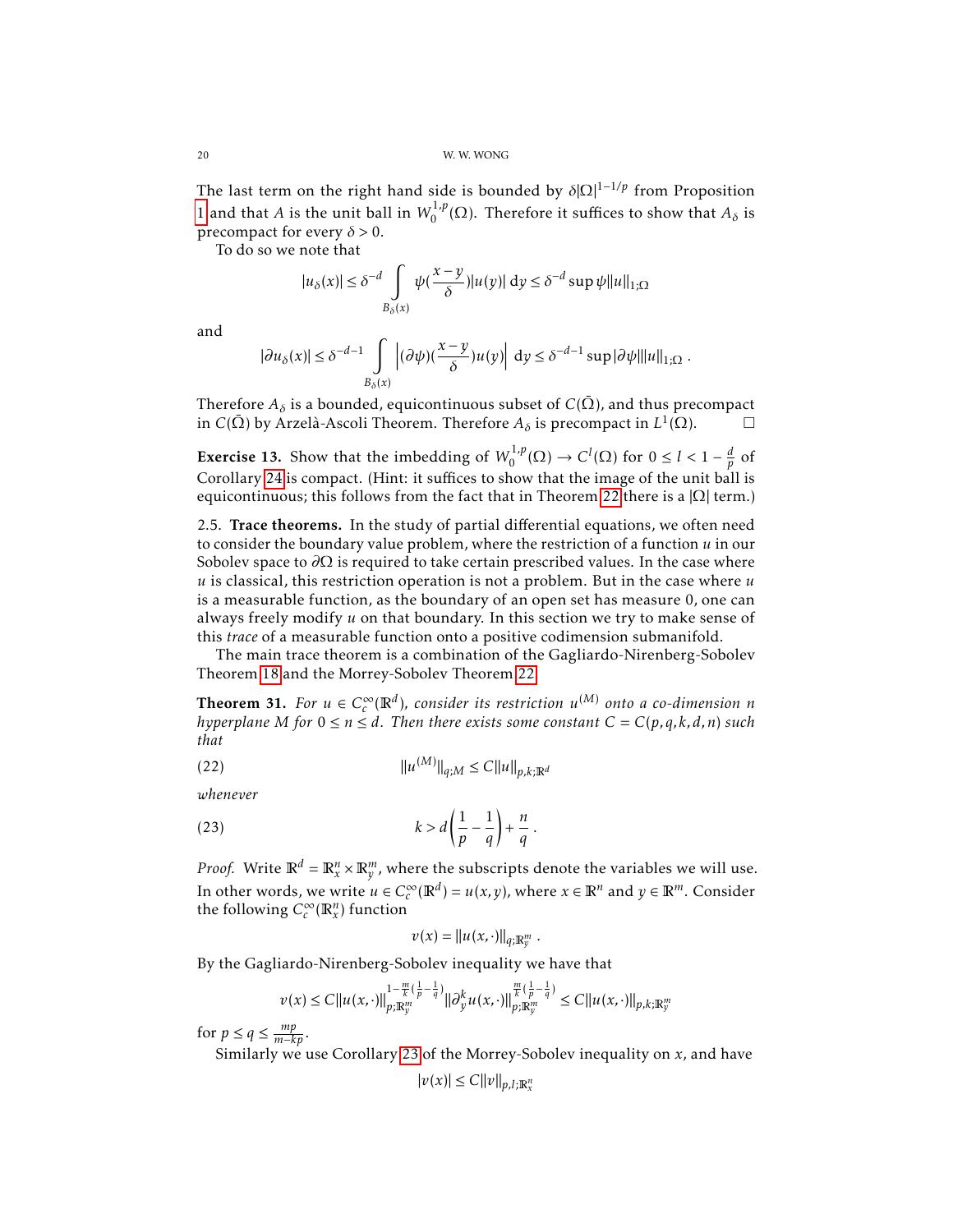if  $lp > n$ . Chaining the two estimates together and differentiating under the integral sign, we have that

whenever

$$
\sup_{\in \mathbb{R}_x^n} ||u||_{q;\mathbb{R}_y^m} \leq \tilde{C} ||u||_{p,j;\mathbb{R}^d}
$$

$$
j > d(\frac{1}{p} - \frac{1}{q}) + \frac{n}{q}.
$$

By a density argument this implies the continuous imbedding  $W^{k,p}(\mathbb{R}^d) \to$  $L^q(M)$ , and similarly  $W^{k,p}_0$  $\chi_0^{k,p}(\Omega) \to L^q(M \cap \Omega)$ , for almost every hyperplane *M*. One can similarly generalize this to traces where *M* can be any compact smooth submanifold of R*<sup>d</sup>* ; it suffices to use a partition of unity argument, and the fact that *M* can be covered by finitely many balls and in each ball there exist a diffeomorphism with bounded first *k* derivatives bringing *M* to a hyperplane. We leave such natural generalisations to the reader.

Notice that if we set the Lebesgue integrability the same on both sides  $(p = q)$ , we see that for each drop in dimension one trades "a little more than" 1*/p* degree of differentiability. This "little more" can be removed in some cases. We give an example below whose proof is based on the Fourier isometry of  $L^2$ .

**Theorem 32.** *Let*  $u \in C_0^\infty$  $_{0}^{\infty}(\mathbb{R}^{d})$ , and  $u^{(M)}$  again, its trace onto a co-dimension  $n$  hyper*plane. Then if j >* 0*, we have*

$$
||u^{(M)}||_{2,j;M} \leq C||u||_{2,j+\frac{n}{2};\mathbb{R}^d}.
$$

*Proof.* By rotation and translation, we can assume that *M* is the plane  $x_1, \ldots, x_n = 0$ . Write  $\hat{u}$  for the full Fourier transform of  $u$  on  $\mathbb{R}^d$ , and  $\tilde{u}$  for the Fourier transform of  $u^{(M)}$  on  $M$ . The Fourier inversion formula gives

$$
\tilde{u}(\xi_{n+1},\ldots,\xi_d)=\int\limits_{\xi_1,\ldots,\xi_n}\hat{u}(\xi_1,\ldots,\xi_d)\,\mathrm{d}\xi\;.
$$

We use the short hand  $\eta = (\xi_1, \ldots, \xi_n)$  and  $\zeta = (\xi_{n+1}, \ldots, \xi_d)$ . So

$$
\|u^{(M)}\|_{2,j;M}^{2} = \int (1+|\zeta|^{2})^{j} |\tilde{u}(\zeta)|^{2} d\zeta
$$
  
= 
$$
\int (1+|\zeta|^{2})^{j} \left| \int \hat{u}(\eta,\zeta) d\eta \right|^{2} d\zeta
$$
  
= 
$$
\int (1+|\zeta|^{2})^{j} \left( \int (1+|\eta+\zeta|^{2})^{j+\frac{n}{2}} |\hat{u}|^{2} d\eta \right) \left( \int (1+|\eta+\zeta|^{2})^{-j-\frac{n}{2}} d\eta \right) d\zeta
$$

Consider the last term in the right hand side. Writing  $t^2 = 1 + |\zeta|^2$  and  $r^2 = |\eta|^2/t^2$ , we have

$$
\int (1+|\eta+\zeta|^2)^{-j-\frac{n}{2}} d\eta = \int (1+|\eta|^2+|\zeta|^2)^{-j-\frac{n}{2}} d\eta
$$
  
=  $t^{-2j} \int (1+r^2)^{-j-\frac{n}{2}} d\omega^{n-1} r^{n-1} dr$   
=  $ct^{-2j}$ 

 $\Box$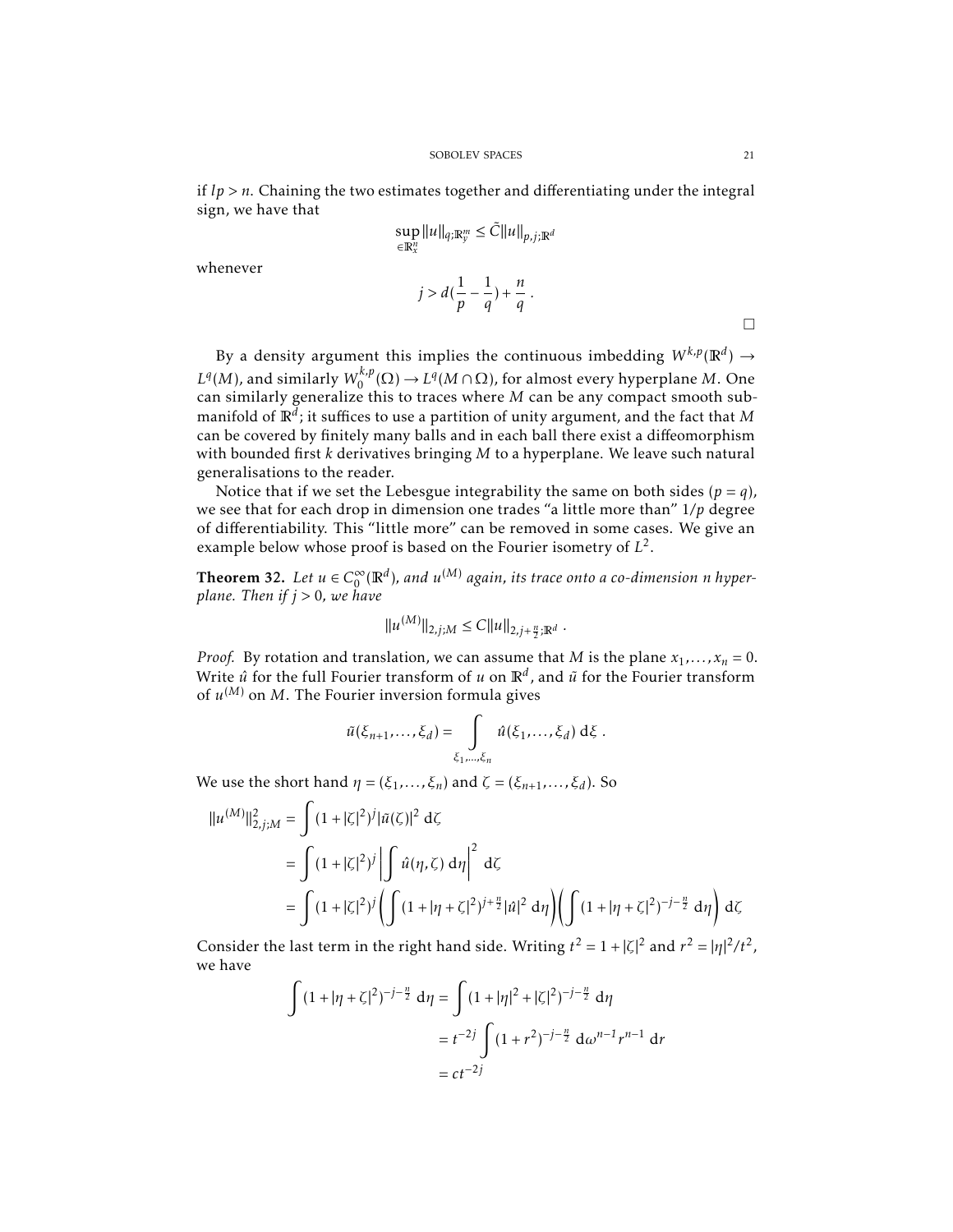where  $c = c(n, j)$  is finite whenever  $j > 0$ . Plugging this back in we have directly

$$
||u^{(M)}||_{2,j;M}^{2} \leq c \iint (1+|\eta+\zeta|^{2})^{j+\frac{n}{2}}|\hat{u}|^{2} d\eta d\zeta = c||u||_{2,j+\frac{n}{2};\mathbb{R}^{d}}.
$$

Examining the proof, we see that the failure of the embedding in the case  $j = 0$  is, again, given by a logarithmic divergence. Thus we have the continuous embedding

$$
H^k(\mathbb{R}^d) \to H^j(\mathbb{R}^{d-n})
$$

when  $k - j \geq \frac{n}{2}$  and  $j \geq 0$  *except* the case where both equalities are satisfied.

<span id="page-21-0"></span>2.6. Numerology. In this last section we re-visit the scaling property and use it to obtain a quick heuristic for checking whether a proposed inequality is reasonable. Consider the function  $u : \mathbb{R}^d \to \mathbb{R}$  as a map between two vector spaces. The scaling symmetry of a vector space induces two types of scaling on *u*. The first is the magnification of the source vector space

$$
u(x) \mapsto u(\lambda x)
$$

and the second is the amplification of the target vector space

$$
u(x) \mapsto \kappa u(x) \, .
$$

In the following, the phrase "*v* is a scaling of *u* by factor  $(\lambda, \kappa)$ " will mean the replacement  $v(x) = \kappa u(\lambda x)$ .

Each homogeneous Sobolev space *W*˚ *k,p*(R*<sup>d</sup>* ) has, associated to it, a *natural scaling law*  $L = L(\lambda, \kappa)$ , which we define as

**Definition 33.** The *natural scaling law*  $L = L(\lambda, \kappa)$  associated to  $\mathring{W}^{k,p}(\mathbb{R}^d)$  is the function satisfying

$$
||D^k v||_p = L||D^k u||_p
$$

whenever *v* is a  $(\lambda, \kappa)$ -scaling of *u*.

For a fixed  $k, p, d$ , the set  $\{(\lambda, \kappa) \in \mathbb{R}^2 | L(\lambda, \kappa) = 1\}$  is called the set of invariant scalings of  $\mathring{W}^{k,p}({\mathbb{R}}^d).$  This notion of the scaling law and the invariant scalings can be extended to other homogeneous function spaces.

We can compute explicitly what *L* is for Sobolev spaces. First

$$
D^k v(x) = \kappa \lambda^k D^k u(\lambda x) .
$$

So taking the  $p^{\text{th}}$  power and integrating,

$$
\int |D^k v|^p \, \mathrm{d}x = \kappa^p \lambda^{kp} \int |D^k u|^p \lambda^{-d} \, \mathrm{d}y \, .
$$

So the scaling law is

$$
L^{(k,p,d)}(\lambda,\kappa)=\kappa\lambda^{k-\frac{d}{p}}.
$$

Now, how do we use this scaling law? Suppose we are asked to check whether one Sobolev space embeds continuously into another, which boils down to checking whether an inequality of the form

$$
||D^{k_2}u||_{p_2;\mathbb{R}^{d_2}} \leq C||D^{k_1}u||_{p_1;\mathbb{R}^{d_1}}
$$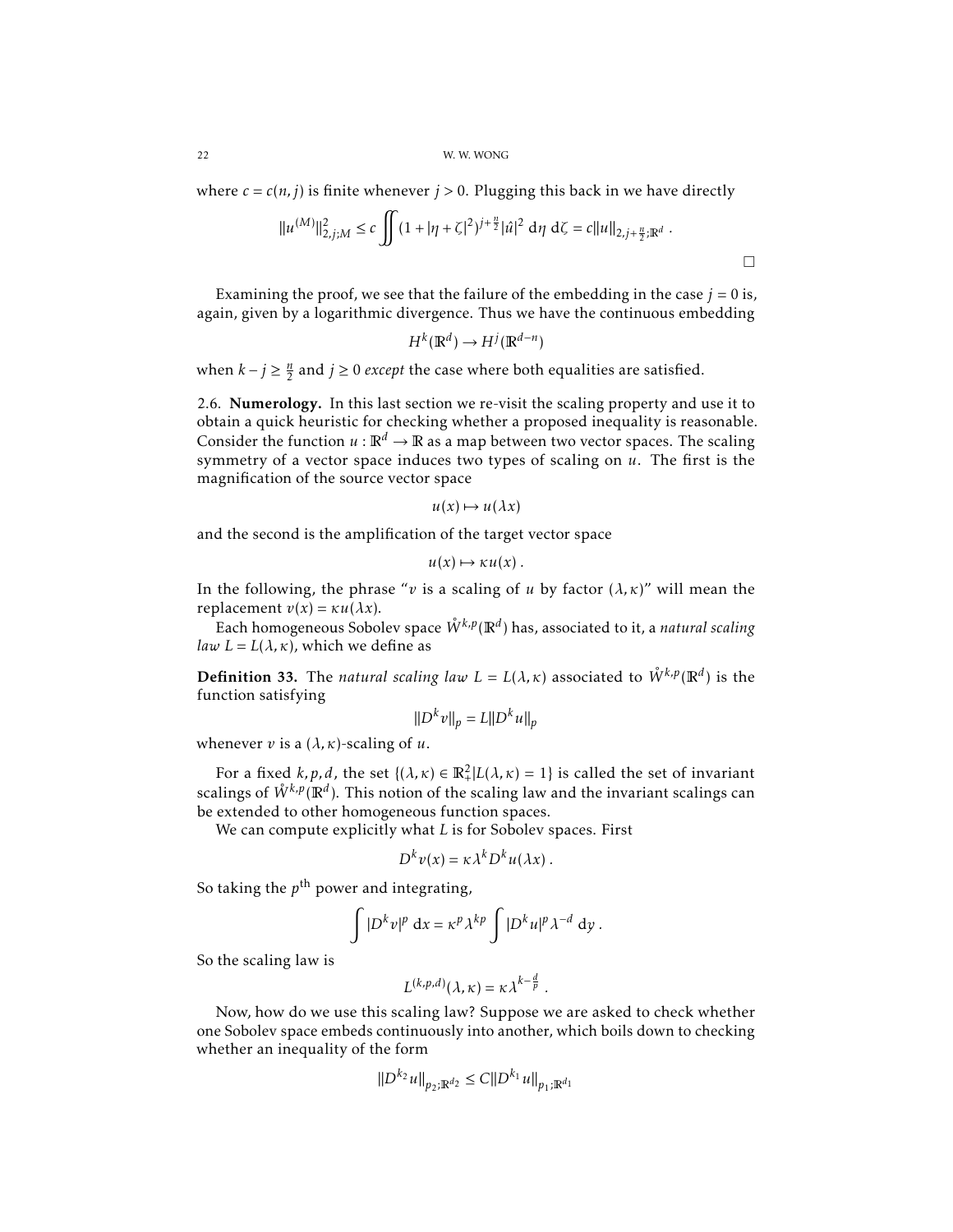is plausible with some constant depending only on  $C = C(k_1, k_2, p_1, p_2, d_1, d_2)$ . What we do is consider the  $(\lambda, \kappa)$  scaling *v* of *u*: if this inequality holds for *u*, then by definition

$$
\frac{1}{L^{(k_2, p_2, d_2)}} \|D^{k_2}v\|_{p_2; d_2} \leq \frac{C}{L^{(k_1, p_1, d_1)}} \|D^{k_1}v\|_{p_1; d_1}.
$$

Now consider the invariant scaling set for  $k_2$ ,  $p_2$ ,  $d_2$ . Solving for  $\kappa$  we get  $\kappa = \lambda^{\frac{d_2}{p_2} - k_2}$ . Then the restriction of  $L^{(k_1,p_1,d_1)}$  to this set becomes

$$
L = \lambda^{\frac{d_2}{p_2} - k_2 + k_1 - \frac{d_1}{p_1}} = \lambda^c.
$$

So if  $c \neq 0$ , by choosing a scaling corresponding to either a really large or really small  $\lambda$ , we can make the right hand side arbitrarily small, while fixing the left hand side to be constant size, and thus obtaining a contradiction. Hence *a necessary condition for a embedding of one homogeneous Sobolev space into another is the equality of their scaling laws*.

Let us test this on the trace theorem of the previous section. Then  $d_1 = d$ , *d*<sub>2</sub> = *d* − *n*, *k*<sub>1</sub> = *k*, *p*<sub>1</sub> = *p*, *k*<sub>2</sub> = 0, *p*<sub>2</sub> = *q*. Then a homogeneous embedding will require

or

$$
\frac{d-n}{q} + k - \frac{d}{p} = 0
$$
  

$$
k = d\left(\frac{1}{p} - \frac{1}{q}\right) + \frac{n}{q}
$$

precisely the logarithmically divergent end-point case which we disallow. (Notice that insofar as scaling laws are concerned,  $\log(x) \sim x^0$ .)

For another example we can look at the interpolated Sobolev inequality. Suppose we want

$$
||u||_{q;\mathbb{R}^d} \le C||u||_{p;\mathbb{R}^d}^{1-t}||\partial^k u||_{p;\mathbb{R}^d}^t
$$

the scaling law of the left hand side is invariant when  $\kappa = \lambda^{d/q}$ . The right hand side has scaling by

$$
(L^{(0,p,d)})^{1-t} (L^{(k,p,d)})^t = \kappa \lambda^{-(1-t)\frac{d}{p}} \lambda^{t(k-\frac{d}{p})}
$$

so scaling invariance requires

$$
\frac{d}{q} + tk - \frac{d}{p} = 0
$$

which tells us that the interpolation exponent must be

$$
0 \le t = \frac{d}{k} \left( \frac{1}{p} - \frac{1}{q} \right) \le 1
$$

(which was used in the proof of Theorem [31\)](#page-19-0), and gives us precisely the range of admissible Sobolev inequalities (as long as *q <* ∞).

This last example here also demonstrates how one is to treat embedding inequalities with non-homogeneous Sobolev spaces: instead of considering  $||u||_{p,k;\mathbb{R}^d}$ , we should consider the interpolation  $||u||_{n,\mathbb{R}}^{1-t}$  $\frac{1-t}{p;\mathbb{R}^d}$ ||∂ $^k u\Vert_{p;\mathbb{R}^d}^t$  which will have a homogeneous scaling law, while also be roughly equivalent to the inhomogeneous Sobolev norm.

Department of Pure Mathematics and Mathematical Statistics, University of Cambridge, Cambridge, UK